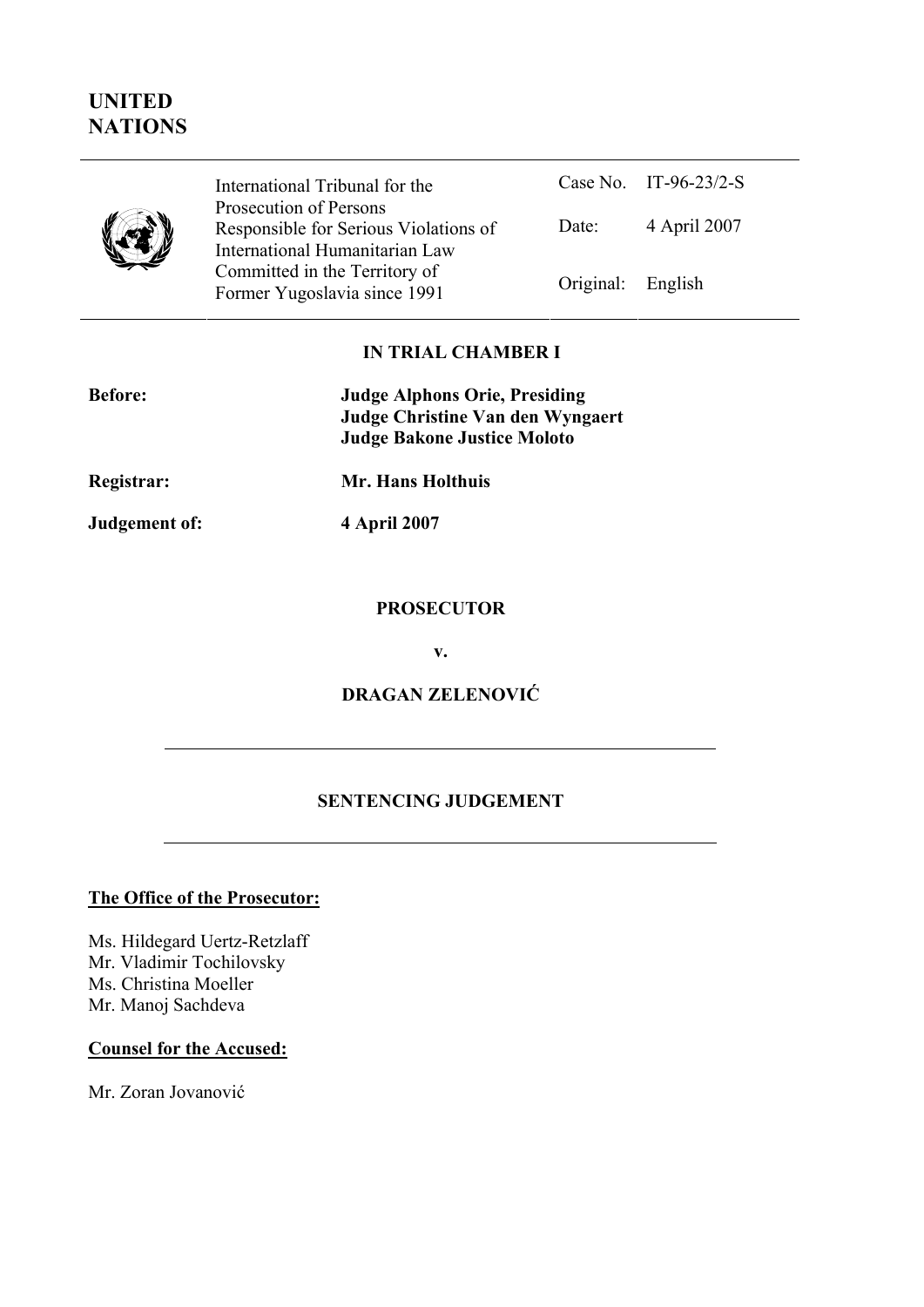# **Contents**

| 1. Procedural history and plea                                                                                                                                                                                                                                                                                                                                                                                    |                            |
|-------------------------------------------------------------------------------------------------------------------------------------------------------------------------------------------------------------------------------------------------------------------------------------------------------------------------------------------------------------------------------------------------------------------|----------------------------|
| 2. Facts                                                                                                                                                                                                                                                                                                                                                                                                          | 6                          |
| 3. Law<br>3.1 Applicable law<br>3.2 Purposes of sentencing                                                                                                                                                                                                                                                                                                                                                        | 9<br>9<br>10               |
| 4. Sentencing factors<br>4.1 The gravity of the offence or the totality of the conduct<br>4.2 Individual circumstances of the convicted person, including aggravating and<br>mitigating circumstances<br>4.3 The general practice regarding prison sentence in the courts of the former<br>Yugoslavia<br>4.4 Credit to be given for time spent in detention pending transfer to the Tribunal and<br>pending trial | 11<br>11<br>14<br>19<br>20 |
| 5. Determination of sentence                                                                                                                                                                                                                                                                                                                                                                                      | 20                         |
| <b>6. Disposition</b>                                                                                                                                                                                                                                                                                                                                                                                             | 23                         |
| Appendix: Table of cases with abbreviations                                                                                                                                                                                                                                                                                                                                                                       | 24                         |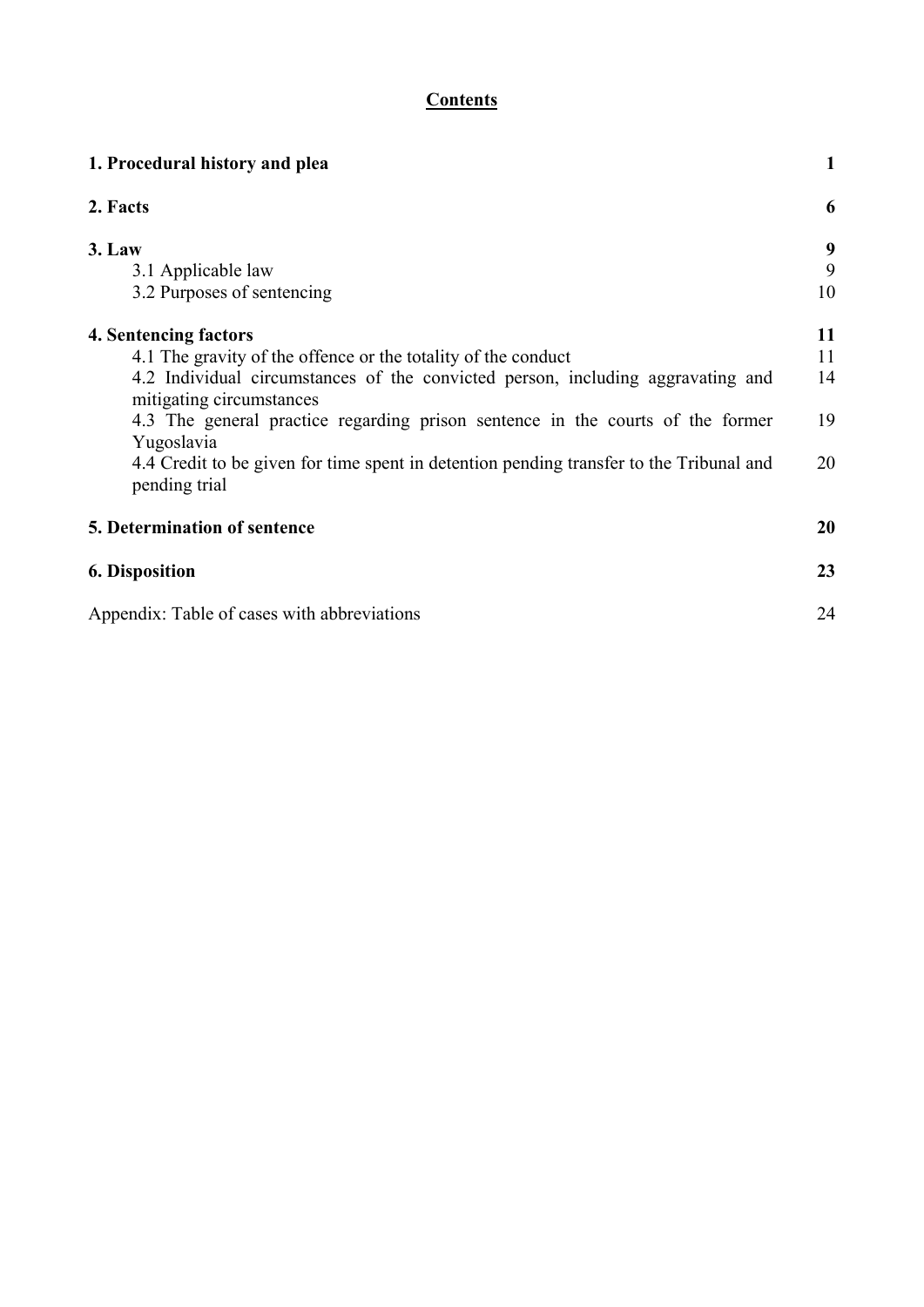# **General abbreviations**

| Bosnia-Herzegovina       | Republic of Bosnia and Herzegovina                                                                                                                                                     |
|--------------------------|----------------------------------------------------------------------------------------------------------------------------------------------------------------------------------------|
| Bosnian-Serb Republic    | Serbian Republic of Bosnia-Herzegovina; on 12 August 1992,<br>the name of the republic was officially changed to Republika<br>Srpska                                                   |
| <b>Factual Statement</b> | Joint Motion for consideration of Plea Agreement<br>between Dragan Zelenović and the Office of the<br>Prosecutor pursuant to Rule 62 ter, Tab 1 Factual<br>Statement, 14 December 2006 |
| <b>JNA</b>               | Jugoslovenska Narodna Armija – Yugoslav People's Army                                                                                                                                  |
| Plea Agreement           | Joint Motion for Consideration of Plea Agreement between<br>Dragan Zelenović and the Office of the Prosecutor pursuant to<br>Rule 62 ter, 14 December 2006                             |
| <b>SFRY</b>              | Socialist Federal Republic of Yugoslavia                                                                                                                                               |
| <b>SJB</b>               | Stanica Javne Bezbjednosti – Public Security Station                                                                                                                                   |
| <b>TO</b>                | Teritorijalna Odbrana – Territorial Defence                                                                                                                                            |
| <b>UNDU</b>              | <b>United Nations Detention Unit</b>                                                                                                                                                   |
| <b>VRS</b>               | Vojska Republike Srpske – Army of the Bosnian-Serb Republic                                                                                                                            |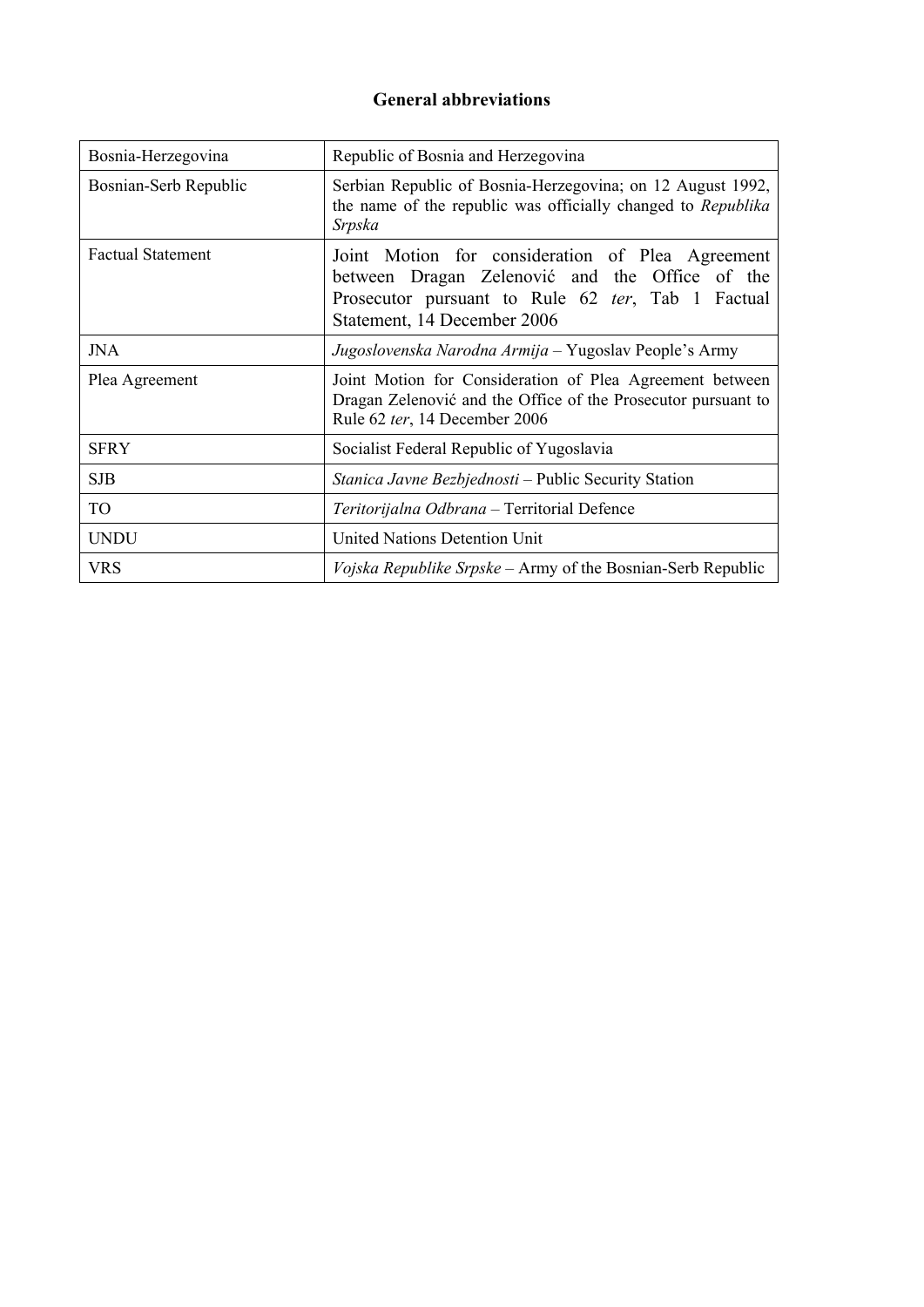## <sup>U</sup>**1. Procedural history and plea**

1. The initial indictment of 18 June 1996 against Dragan Zelenović was confirmed on 26 June 1996 and included seven other persons.<sup>1</sup> The indictment was amended on 5 October 1999.<sup>2</sup> A redacted version of the amended indictment ("Indictment") was filed on 20 April 2001.<sup>3</sup> The Indictment charged Mr. Zelenović with seven counts of torture and rape as crimes against humanity and seven counts of torture and rape as violations of the laws or customs of war.

2. Since the initial indictment, a number of warrants for the arrest of Mr. Zelenović have been issued, including one directed to Bosnia-Herzegovina on 26 June 1996 and one to the authorities of all member states of the United Nations on 12 January 2004.<sup>4</sup>

3. On 29 November 2004, the Prosecution requested the President of the Tribunal to appoint a Trial Chamber, in the case of *Prosecutor v. Dragan Zelenović and Gojko Janković*, to which a request under Rule 11 *bis* of the Rules of Procedure and Evidence ("Rules") could be filed for review.<sup>5</sup> On the same day, the Prosecution filed a motion for the referral of the case of Dragan Zelenović and Gojko Janković to the authorities of Bosnia-Herzegovina ("11 *bis* Motion").<sup>6</sup> On 1 December 2004, the President of the Tribunal appointed a Referral Bench to deal with the motion.<sup>7</sup> The case of Gojko Janković was referred to the authorities of Bosnia-Herzegovina in accordance with a decision of the Referral Bench on 22 July 2005. $8$ 

4. According to Mr. Zelenović, he had left Foča in 2000 or 2001 and travelled to Russia under a false name in order to avoid detection and arrest for the crimes charged in the indictment. His

<sup>&</sup>lt;sup>1</sup> Indictment, 18 June 1996 (filed 19 June 1996) and Review of Indictment Pursuant to Article 19(1) of the Statute, 26 June 1996. The other seven accused were Dragan Gagović, Gojko Janković, Janko Janjić, Radomir Kovać, Zoran Vuković, Dragoljub Kunarac, and Radovan Stanković. The indictment was amended on 19 August 1998, consolidating the charges against Dragoljub Kunarac, and leaving out references to the seven other accused (Order Granting Leave to File an Amended Indictment and Confirming the Amended Indictment, 19 August 1998). On 30 July 1999, the Prosecutor withdrew the indictment against Dragan Gagović, who had died in the meantime (Order Granting Leave to Withdraw Indictment, 30 July 1999). A second amended indictment against Dragoljub Kunarac and Radomir Kovać was confirmed on 3 September 1999 (Order Granting Leave to File a Second Amended Indictment and Confirming the Second Amended Indictment, 3 September 1999).

 $2$  Amended Indictment, 5 October 1999 (filed 7 October 1999).

<sup>&</sup>lt;sup>3</sup> Redacted version of the Amended Indictment, 5 October 1999 (filed 20 April 2001). Janko Janjić was excluded from this redacted version as he had died in the meantime. On 16 February 2000, the Trial Chamber had ordered the severance of the case against Zoran Vukovic (Order for Severance and Combined Case Number, 16 February 2000).

<sup>&</sup>lt;sup>4</sup> See Warrant of Arrest and Order for Surrender, 26 June 1996; Warrant of Arrest and Order for Surrender, 29 May 2001; Warrant of Arrest and Order for Surrender, 6 September 2002; Warrant of Arrest and Order for Surrender, 12 January 2004.

 $<sup>5</sup>$  Motion by the Prosecutor under Rule 11 *bis* (A), 29 November 2004.</sup>

 $6$  Motion by the Prosecutor under Rule 11 *bis* (A) with Annexes I. II, II and Confidential Annexes IV and V, 29 November 2004.

 $7$  Order Appointing a Trial Chamber for the Purpose of Determining Whether an Indictment Should be Referred to Another Court Under Rule 11 *bis*, 1 December 2004.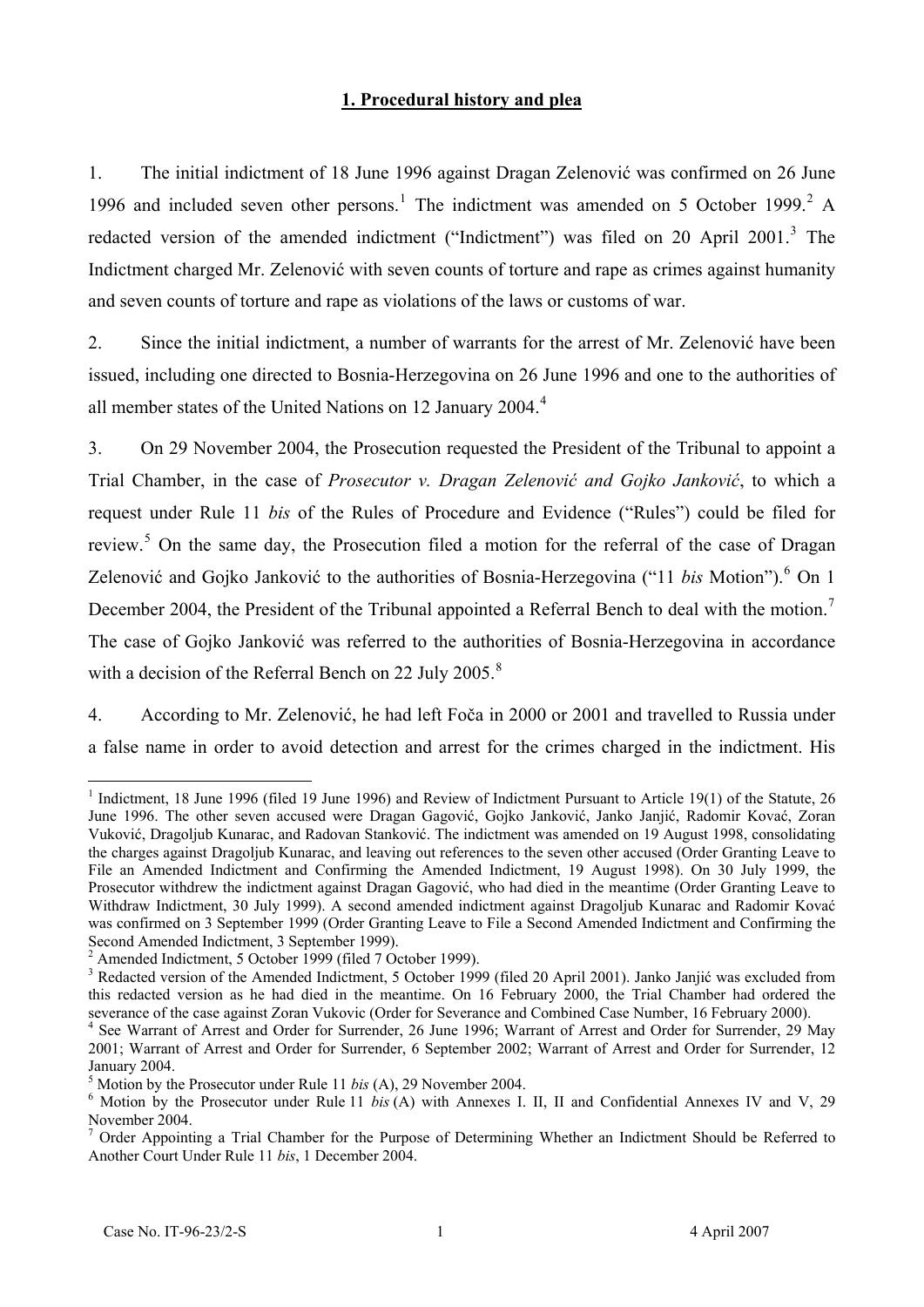family remained in Foča. Mr. Zelenović lived in Russia until he was arrested on 22 August 2005.<sup>9</sup> On 23 August 2005, the Acting Public Prosecutor of Khanti-Mansiysk, in the Russian Federation, ordered the detention of Mr. Zelenović. The detention was carried out pursuant to "the Decision of the [Tribunal]".<sup>10</sup> On 8 June 2006, Mr. Zelenović was transferred to Bosnia-Herzegovina, and two days later, on 10 June 2006, he was transferred to the Tribunal and detained at the United Nations Detention Unit (UNDU).<sup>11</sup>

5. On 9 June 2006, the case was assigned to Trial Chamber I,<sup>12</sup> and on 19 June 2006, Judge Alphons Orie was appointed pre-trial judge. $^{13}$ 

6. On 12 June 2006, Mr. Tjarda van der Spoel was appointed counsel for the initial appearance.<sup>14</sup> At his initial appearance on 13 June 2006, Mr. Zelenović requested 30 days to enter a plea to the Indictment as he did not have a permanent counsel at that time.<sup>15</sup> At the further initial appearance on 13 July 2006, the pre-trial judge granted Mr. Zelenović additional time to enter a plea since at this time he had still no assigned counsel.<sup>16</sup> At the second further initial appearance on 14 July 2006, after having discussed the Indictment with a lawyer who had been chosen by Mr. Zelenović but not been appointed as counsel, Mr. Zelenović entered a plea of not guilty.<sup>17</sup> On 16 August 2006, Mr. Zoran Jovanović was assigned as counsel for Mr. Zelenović.<sup>18</sup>

7. On 17 August 2006, the Referral Bench ordered the parties, and invited the Government of Bosnia-Herzegovina, to file submissions with regard to the 11 *bis* Motion and to submit responses to specific questions, including whether the gravity of the crime and the level of responsibility were compatible with the referral of the case to the War Crimes Chamber of the State Court in Bosnia-Herzegovina.<sup>19</sup> On 20 September 2006, the Government of Bosnia-Herzegovina filed its submission in response to the invitation of the Referral Bench.<sup>20</sup> On 21 and 22 September 2006, the

<sup>&</sup>lt;sup>8</sup> Prosecutor v. Gojko Janković, Decision on Referral of Case under Rule 11 bis, 22 July 2005. The decision was upheld on appeal (*Prosecutor v. Gojko Janković*, Decision on 11 *bis* Referral, 15 November 2005).

<sup>&</sup>lt;sup>9</sup> Defence Sentencing Brief, Annex A (Detention Order by Acting Khanti-Mansiysk Inter-Municipal Public Prosecutor, 23 August 2005); T. 522-527.

<sup>&</sup>lt;sup>10</sup> Defence Sentencing Brief, Annex A (Detention Order by Acting Khanti-Mansiysk Inter-Municipal Public Prosecutor, 23 August 2005); T. 552-554.

<sup>&</sup>lt;sup>11</sup> Defence Sentencing Brief, Annex A (Order by the State Court in Bosnia-Herzegovina, 9 June 2006); Order for Detention on Remand, 12 June 2006.

<sup>&</sup>lt;sup>12</sup> Order Assigning a Case to a Trial Chamber, 9 June 2006.

<sup>&</sup>lt;sup>13</sup> Order Designating Pre-Trial Judge, 19 June 2006.

 $14$  Decision by the Deputy Registrar, 12 June 2006.

 $^{15}$  T. 370.

 $^{16}$  T. 388-389.

 $17$  T. 392-397.

<sup>&</sup>lt;sup>18</sup> Decision of Deputy Registrar, 16 August 2006.

<sup>&</sup>lt;sup>19</sup> Order for Further Information in the Context of Prosecutor's Motion Pursuant to Rule 11 *bis*, 17 August 2006.

 $20$  Response by the Government of Bosnia-Herzegovina to Questions Posed by the Referral Bench in its Decision of 17 August 2006, 20 September 2006 (filed on 10 October 2006).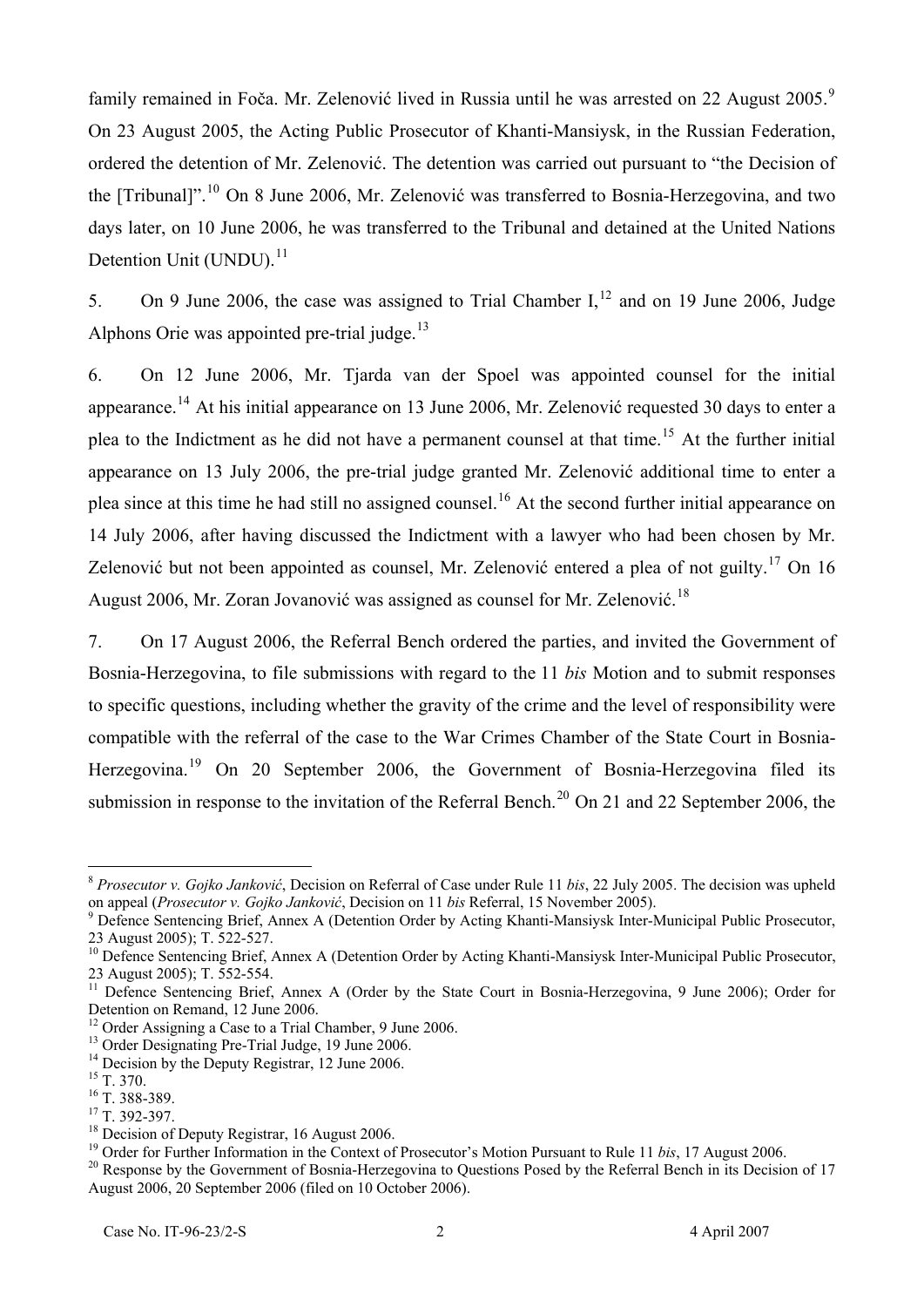Prosecution and the Defence, respectively, filed their submissions in response to the order of the Referral Bench.<sup>21</sup>

8. On 14 September 2006, the Defence filed a preliminary motion alleging defects in the form of the Indictment, in particular that the Indictment was "not sufficiently particular to inform [Mr. Zelenović] clearly of the nature of the charges against him".<sup>22</sup> On 22 September 2006, the Prosecution responded that the motion of the Defence should be denied.<sup>23</sup> On 11 October 2006, the Trial Chamber denied the preliminary motion. $24$ 

9. On 13 October 2006, a hearing regarding the 11 *bis* Motion was held by the Referral Bench with the parties present, and a delegation of the Government of Bosnia-Herzegovina participating through video-conference link from Sarajevo.<sup>25</sup> Concluding this session, the Referral Bench informed the parties that its decision would be given in due course.<sup>26</sup> Because of subsequent events no decision was taken on the 11 *bis* Motion. The Prosecution has indicated to the Trial Chamber that it will withdraw the motion subsequent to the rendering of the present sentencing judgement.

10. On 14 December 2006, the Prosecution and the Defence jointly filed a Motion for Consideration of Plea Agreement between Dragan Zelenović and the Office of the Prosecutor pursuant to Rule 62 *ter*.<sup>27</sup> According to this Plea Agreement, Mr. Zelenović agreed to plead guilty to seven counts of crimes against humanity, three of which charge torture, as provided for by Article 5(f) of the Statute (counts 5, 13, and 41), and four of which charge rape, as provided for by Article 5(g) of the Statute (counts 6, 14, 42, and 49).<sup>28</sup> Mr. Zelenović declared his intention to plead guilty, as individually criminally responsible, for the crimes mentioned in relation to the incidents contained in the following paragraphs of the Indictment: 5.4, 5.5, 6.6, 6.8, 6.9, 6.10, 7.13, and 9.2.<sup>29</sup> He also agreed to cooperate with the Office of the Prosecutor, including testifying at any trial before the Tribunal.<sup>30</sup> The Prosecution agreed to withdraw the remaining charges against Mr. Zelenović at the time of the acceptance of the guilty plea by the Trial Chamber.<sup>31</sup> Finally, the Prosecution

 $22$  Defence Preliminary Motion, 14 September 2006.

<sup>&</sup>lt;sup>21</sup> Prosecutor's Further Submissions Pursuant to Referral Bench's Order of 17 August 2006, 21 September 2006; Defence Submissions Pursuant to Referral Bench's Order of 17 August 2006, 22 September 2006.

 $2<sup>23</sup>$  Prosecution's Response to Defence Preliminary Motion, 22 September 2006.

<sup>&</sup>lt;sup>24</sup> Decision on Defence Preliminary Motion, 11 October 2006.

 $25$  T. 404-425.

 $26$  T. 425.

<sup>&</sup>lt;sup>27</sup> Joint Motion for Consideration of Plea Agreement between Dragan Zelenović and the Office of the Prosecutor pursuant to Rule 62 *ter*, 14 December 2006 ("Plea Agreement").

<sup>&</sup>lt;sup>28</sup> Plea Agreement, para. 2.

 $29$  Ibid.

 $30$  Ibid., para. 9.

 $31$  Ibid., para. 3.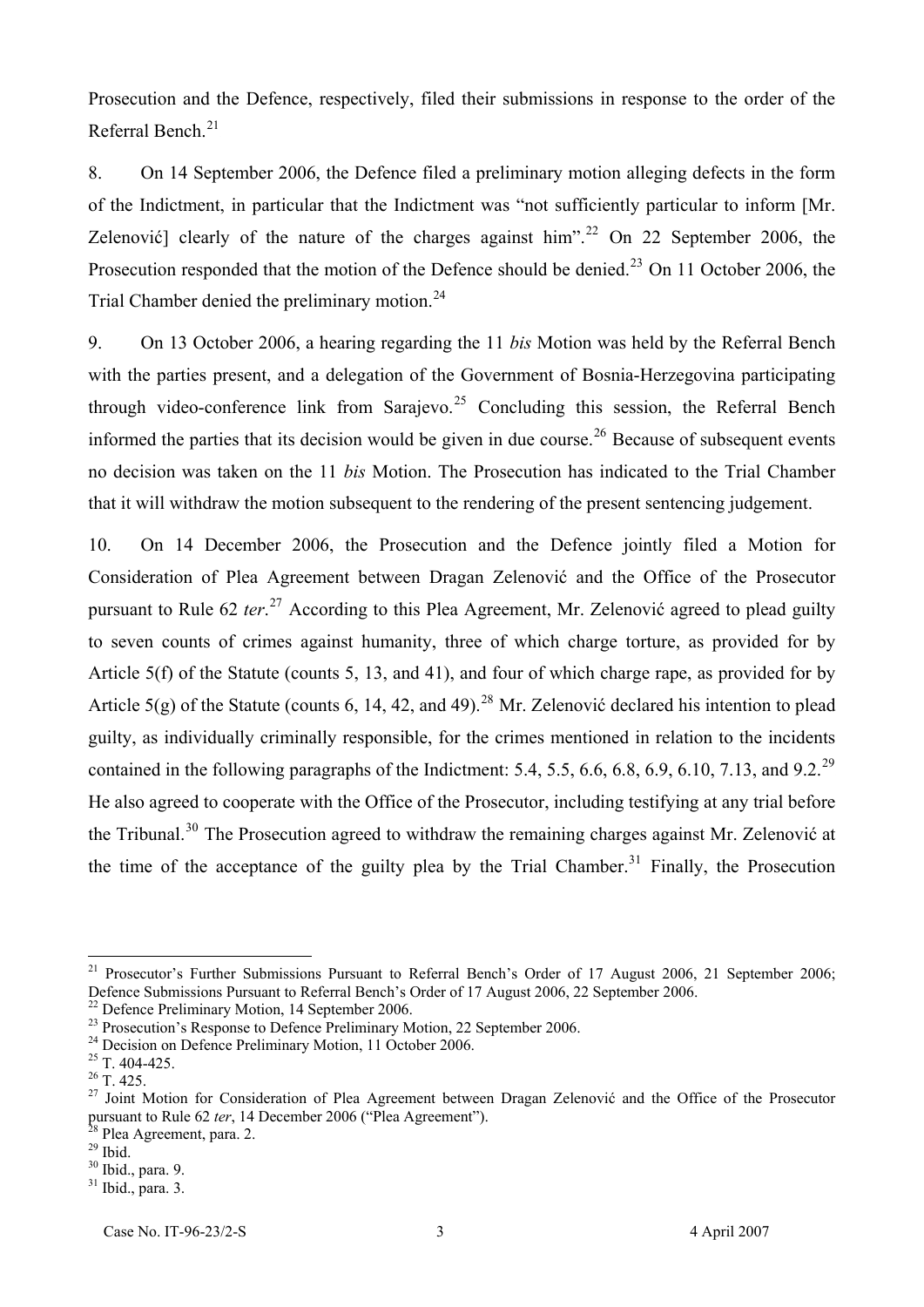recommended the Trial Chamber to impose a term of imprisonment within the range of 10 to 15 years, while the Defence recommended a term of imprisonment within the range of 7 to 10 years.<sup>32</sup>

11. During a hearing on 16 January 2007, the Trial Chamber requested the parties to clarify certain points of the Plea Agreement, in particular the relationship between the incidents which Mr. Zelenović admitted to and the counts he intended to plead guilty to, as well as why certain incidents were qualified as both torture and rape while one incident was qualified only as rape. In response to a question by the Trial Chamber, the Prosecution explained that the exclusion of certain victims, referred to in the Indictment, from the Plea Agreement was based on a consideration of the available evidence.<sup>33</sup> After having heard submissions from both parties, the Trial Chamber stated that it was "not satisfied with the plea agreement as a written basis for receiving pleas from Mr. Zelenović".<sup>34</sup> The Trial Chamber requested the parties to file, as an annex to the Plea Agreement, a copy of the Indictment in which the parties would strike out all parts to which Mr. Zelenović did not intend to plead guilty. This would include a clarification of the mode of liability and the number of victims under each count. $35$ 

12. On 16 January 2007, the parties filed an annex to the Plea Agreement, consisting of a redacted and revised copy of the Indictment reflecting the charges and underlying incidents Mr. Zelenović agreed to plead guilty to. $36$ 

13. On 17 January 2007, after the Trial Chamber had asked questions to clarify some outstanding matters concerning the aforementioned annex to the Plea Agreement, $37$  the Prosecution requested leave to withdraw counts 7, 8, 15, 16, 43, 44, and 50 of the Indictment dealing with violations of the laws or customs of war.<sup>38</sup> The Trial Chamber granted the request.<sup>39</sup> The Trial Chamber further invited Mr. Zelenović to enter a plea to the counts of torture and rape as crimes against humanity.<sup>40</sup> Mr. Zelenović pleaded guilty to aiding and abetting the rape against FWS-75 and committing the rape against FWS-87 as torture and rape as crimes against humanity (counts 5 and  $6$ ,<sup>41</sup> and to co-perpetration of rape in relation to FWS-87 and two unidentified women and committing rape three times against FWS-75 and three times against FWS-87 as torture and rape as

 $\overline{a}$ 

- $37$  T. 477-482.
- $38$  T. 483.
- $39$  T. 484.

 $41$  T. 486.

 $32$  Ibid., para. 3.

 $33$  T. 464-465.

 $34$  T. 467.

 $35$  T. 467-473, 482.

<sup>&</sup>lt;sup>36</sup> Joint Submission of Annex to Plea Agreement, 16 January 2007 ("Annex to Plea Agreement").

 $40$  T. 484.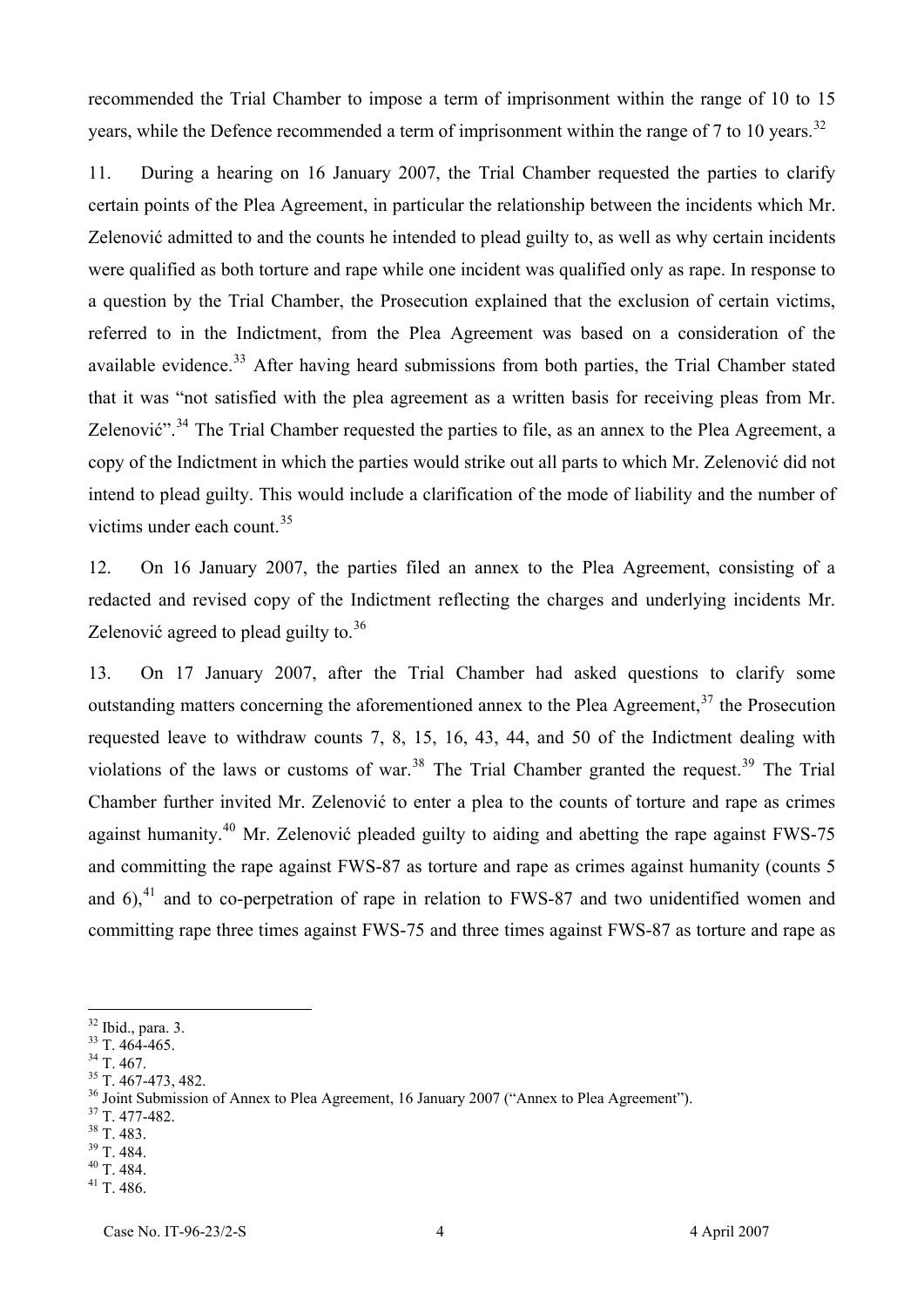crimes against humanity (counts 13 and 14).<sup>42</sup> Mr. Zelenović further pleaded guilty to committing rape against FWS-87 as torture and rape as crimes against humanity (counts 41 and 42),  $43$  and to co-perpetration of rape in relation to FWS-75 and two unidentified women and committing the rape against FWS-87 as rape as a crime against humanity (count 49).<sup>44</sup> The Trial Chamber accepted the guilty pleas, and found Mr. Zelenović guilty in accordance with his pleas.<sup>45</sup> The Prosecution proceeded to withdraw counts 7, 8, 15, 16, 43, 44, and  $50<sup>46</sup>$  Finally, the Trial Chamber lifted the confidentiality of the Plea Agreement.<sup>47</sup>

14. On 31 January 2007, the Prosecution filed its sentencing brief specifying the sentencing factors that should be taken into consideration and reiterating its recommendation that the Trial Chamber impose a term of imprisonment within the range of 10 to 15 years. $48$  On 14 February 2007, the Defence filed its sentencing brief asking the Trial Chamber to take into account the gravity of the crime and certain mitigating circumstances and reiterating its recommendation that Mr. Zelenović should be sentenced to a term of imprisonment of between 7 and 10 years.<sup>49</sup>

15. During the sentencing hearing on 23 February 2007, the parties emphasized the sentencing factors that the Trial Chamber, in their view, should take into consideration (as developed below). The Trial Chamber also sought the parties' submissions as to which case law would be of guidance in determining the sentence in the present case.<sup>50</sup> Accordingly, the parties filed additional submissions on the question of the extent to which the judgement of 14 November 2006 in the case of *Prosecutor v. Radovan Stanković* would be a suitable precedent.<sup>51</sup>

16. On 27 March 2007, the Prosecution provided notice to the Trial Chamber of cooperation of Mr. Zelenović with the Office of the Prosecutor.<sup>52</sup> On 29 March 2007, the Defence responded to this notice. $53$ 

 $42$  T. 488-489.

 $43$  T. 489-490.

 $44$  T. 490.

 $45$  T. 491-492.

<sup>&</sup>lt;sup>46</sup> T. 493; Prosecution's Submission Regarding Withdrawal of Charges, 17 January 2007.

 $47$  T. 496.

<sup>&</sup>lt;sup>48</sup> Prosecution's Sentencing Brief, 31 January 2007.

<sup>&</sup>lt;sup>49</sup> Defence Sentencing Brief, 14 February 2007.

 $50$  T. 561.

<sup>&</sup>lt;sup>51</sup> Prosecution's Submission Regarding Use of Stanković Judgement, 27 February 2007; Defence Submission Regarding Use of Prosecutor v. Stanković Judgement, 28 February 2007. The case of Radovan Stanković was referred to the authorities of Bosnia-Herzegovina in accordance with a decision of the Referral Bench on 17 May 2005 (*Prosecutor v. Radovan Stanković*, Decision on Referral of Case under Rule 11 *bis*, 17 May 2005). The decision was upheld on appeal (*Prosecutor v. Radovan Stanković*, Decision on 11 *bis* Referral, 1 September 2005). On 14 November 2006, the State Court of Bosnia-Herzegovina convicted Stanković of crimes against humanity and sentenced him to 16 years of imprisonment. Both the Prosecution and the Defence have appealed the judgement.

 $52$  Prosecution's Notice to Trial Chamber of Co-operation Pursuant to Plea Agreement, 27 March 2007.

<sup>&</sup>lt;sup>53</sup> Defence Response to Prosecution's Notice to Trial Chamber of Co-operation Pursuant to Plea Agreement, 29 March 2007.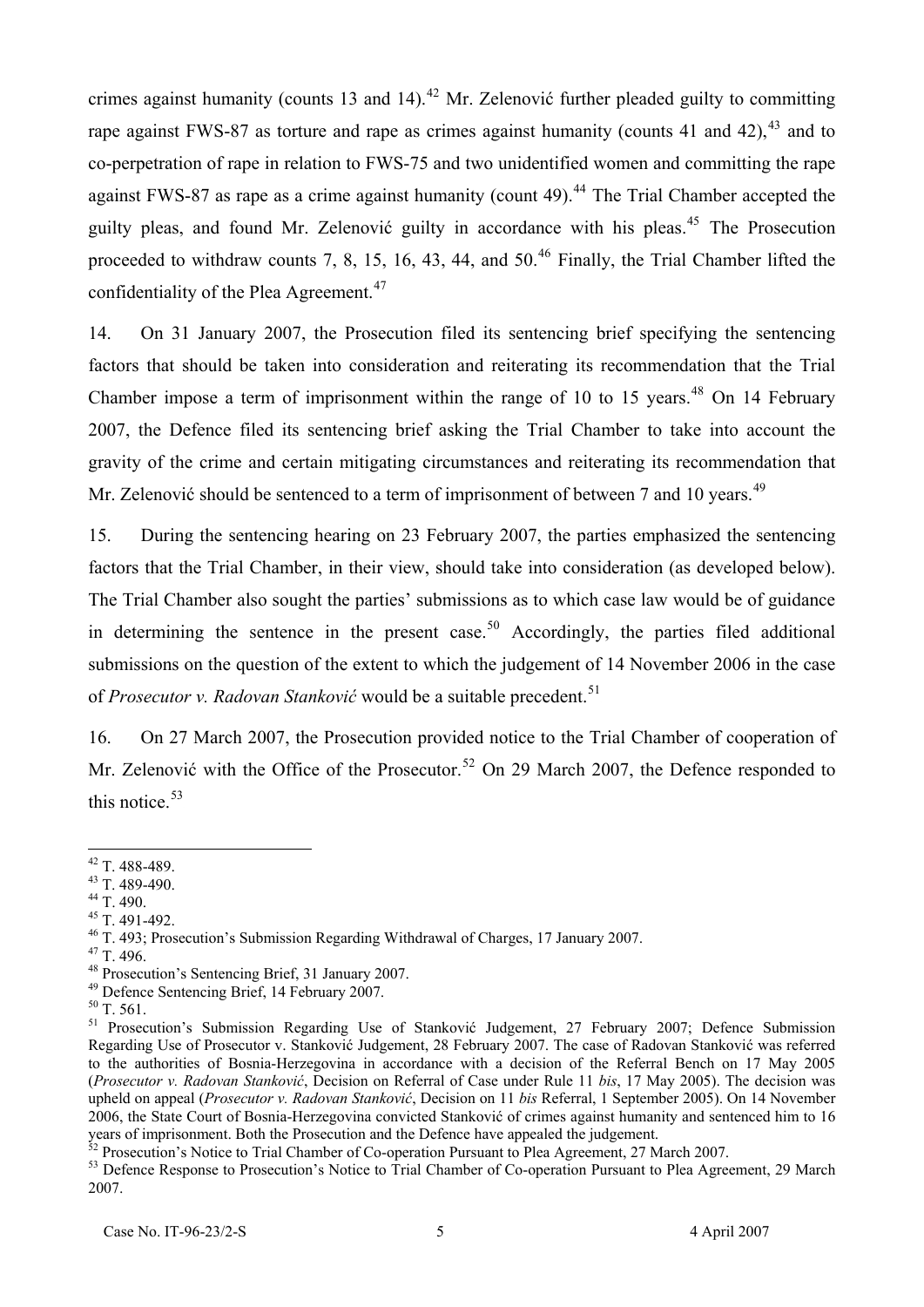#### <sup>U</sup>**2. Facts**

17. Dragan Zelenović was born on 12 February 1961 in Foča, eastern Bosnia-Herzegovina. Prior to 1992, he worked as an electrician in Miljevina.<sup>54</sup> Mr. Zelenović was a member of the "Dragan Nikolić Unit", a military unit in Foča which, in the beginning of the war, was part of the Bosnian-Serb TO and, from the summer of 1992 onwards, part of the Bosnian-Serb army (VRS). Mr. Zelenović was a soldier and, *de facto*, a military policeman.<sup>55</sup>

18. Foča municipality is located south-east of Sarajevo, in Bosnia-Herzegovina. According to the 1991 census, the population of Foča consisted of 40,513 persons of whom 52% were Muslim, 45.3% Serbian and 3.1% of other ethnicity. The political and military take-over of the municipality started with Serb forces shelling Foča town, with heavy artillery, on 8 April 1992. This attack was part of an armed conflict in Bosnia-Herzegovina between forces of the government of Bosnia-Herzegovina and Serb forces, comprised of the JNA, the TO (later the VRS), the Serb police and various irregular Serb military formations. By mid-April 1992, the take-over of the town of Foča by the Serb forces was completed. The attacks on the surrounding villages, most of which were undefended and had no military targets, lasted until mid-July 1992. The Serb forces effected the forcible removal of the majority of the non-Serb civilian population from Foča municipality through violence. $56$ 

19. During and after the take-over of Foča town and its surrounding villages and municipalities, Muslim and other non-Serb inhabitants were subjected to a widespread and systematic pattern of abuses, designed to remove the majority of them from the municipality. Muslim and other non-Serb inhabitants were methodically rounded up. In the course of their capture, civilians were frequently brutalized, beaten, and sometimes killed. Men and women were separated and transported to various detention facilities, such as school and community buildings and the Foča prison, where they were subjected to humiliating and degrading treatment. After extended periods of detention, the detainees were deported or forcibly transferred to Montenegro or locations controlled by the government of Bosnia-Herzegovina. The remaining non-Serb population outside the detention facilities was subjected to various discriminatory measures, such as restriction of movement, searching of homes, plunder and destruction of private as well as cultural and religious property,

<sup>&</sup>lt;sup>54</sup> Joint Motion for consideration of Plea Agreement between Dragan Zelenović and the Office of the Prosecutor pursuant to Rule 62 *ter*, Tab 1 Factual Statement, 14 December 2006 ("Factual Statement"), para. 2.

<sup>&</sup>lt;sup>55</sup> Factual Statement, paras 2, 6.

<sup>&</sup>lt;sup>56</sup> Factual Statement, para. 3.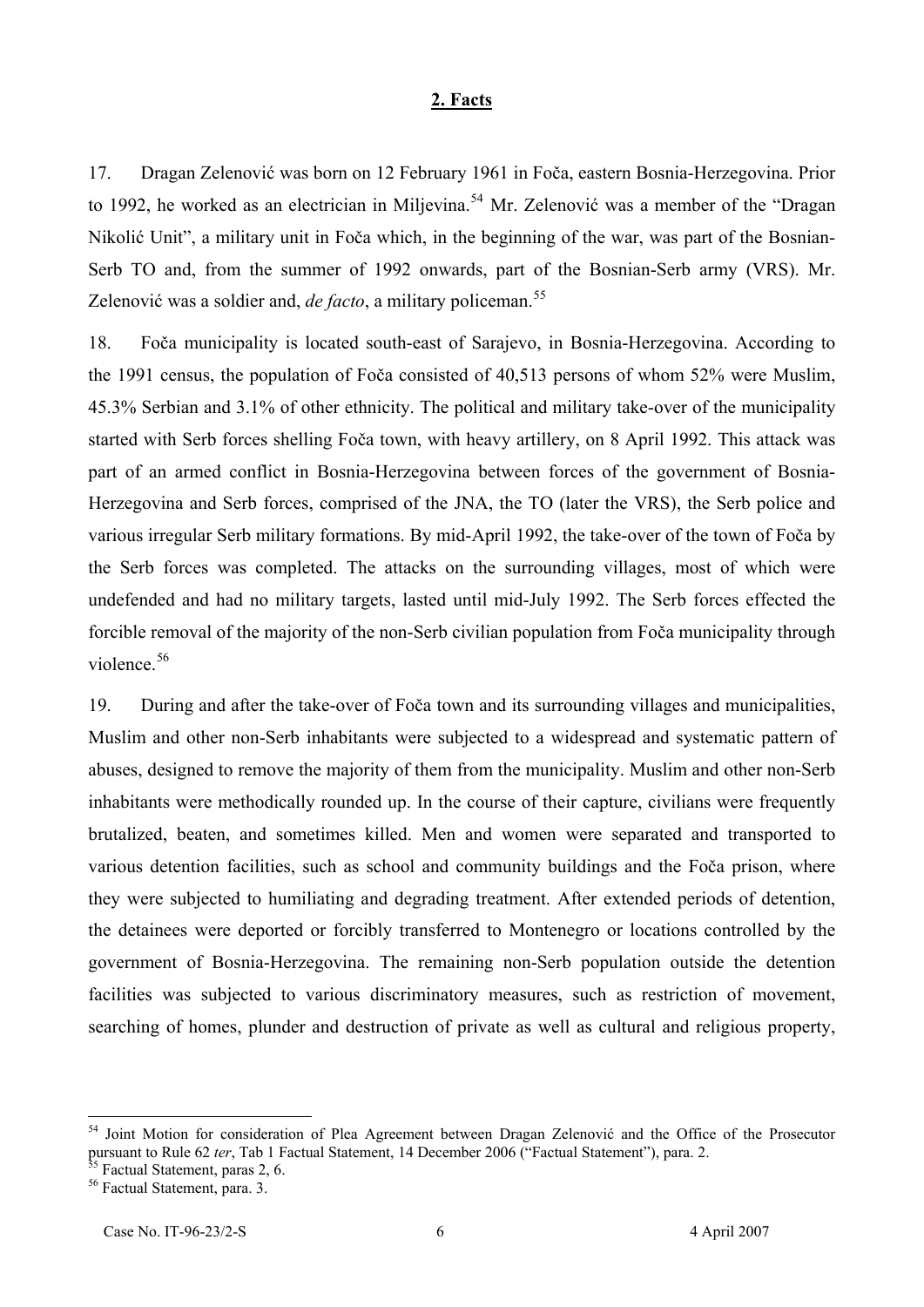beatings, and killings.<sup>57</sup> Mr. Zelenović was involved in the attack on Foča town and its surrounding villages and the subsequent arrest of civilians, between mid-April and mid-July 1992.<sup>58</sup>

20. As a consequence of the attack against the civilian population of Foča and its surrounding municipalities, Muslim civilians were to a very large extent expelled from the region. Out of the 52% of the population residing in Foča who were Muslims, only ten persons remained. In January 1994, Foča was renamed Srbinje for the reason that it was now almost exclusively inhabited by Serbs.<sup>59</sup>

21. On 3 July 1992, Mr. Zelenović, along with other men, arrested a group of about 60 Muslim women, children and elderly men from Tosanj and Mjesaja and took them to a temporary detention facility called Buk Bijela.<sup>60</sup> At the detention centre, Mr. Zelenović and other men separated the women from the children and interrogated the women about the hiding places of the male villagers and of weapons. The women were threatened with sexual assault and murder. <sup>61</sup> On or about 3 July 1992, Mr. Zelenović and another man interrogated FWS-75 about her village and whether the villagers had weapons. FWS-75 was warned by the other man that she would be raped by soldiers, and killed afterwards, if she did not answer truthfully. In the course of her interrogation she was taken by a soldier to another room where ten soldiers raped her in turn. Mr. Zelenović knew that his action in respect of the interrogation and his omission to act with regard to the threats of rape and death, and the eventual transfer of FWS-75 to the room where she was raped, substantially assisted in the commission of the crime.<sup>62</sup> Mr. Zelenović pleaded guilty to aiding and abetting this rape against FWS-75.<sup>63</sup>

22. On or about 3 July, Mr. Zelenović and three unidentified soldiers interrogated FWS-87, a 15 year-old girl, in a room at Buk Bijela. During the interrogation, Mr. Zelenović and the three soldiers accused the girl of not telling the truth and proceeded to rape her. During the rape one of the soldiers threatened FWS-87 by putting a gun to her head.<sup>64</sup> Mr. Zelenović pleaded guilty to committing this rape against FWS-87. $^{65}$ 

23. Between 3 and 13 July 1992, the group of women, children, and elderly men who had been detained at Buk Bijela were transferred and detained together with other persons in two classrooms

<sup>&</sup>lt;sup>57</sup> Factual Statement, para. 4.

<sup>&</sup>lt;sup>58</sup> Factual Statement, para. 6.

 $59$  Factual Statement, para. 5; T. 439.

<sup>&</sup>lt;sup>60</sup> Factual Statement, para. 7.

 $61$  Factual Statement, para. 8.

<sup>&</sup>lt;sup>62</sup> Factual Statement, paras 8-9.

 $63$  T. 486 (this refers to a part of counts 5 and 6).

 $64$  Factual Statement, para. 10; Annex to Plea Agreement, para. 5.5.

 $65$  T. 486 (this refers to a part of counts 5 and 6).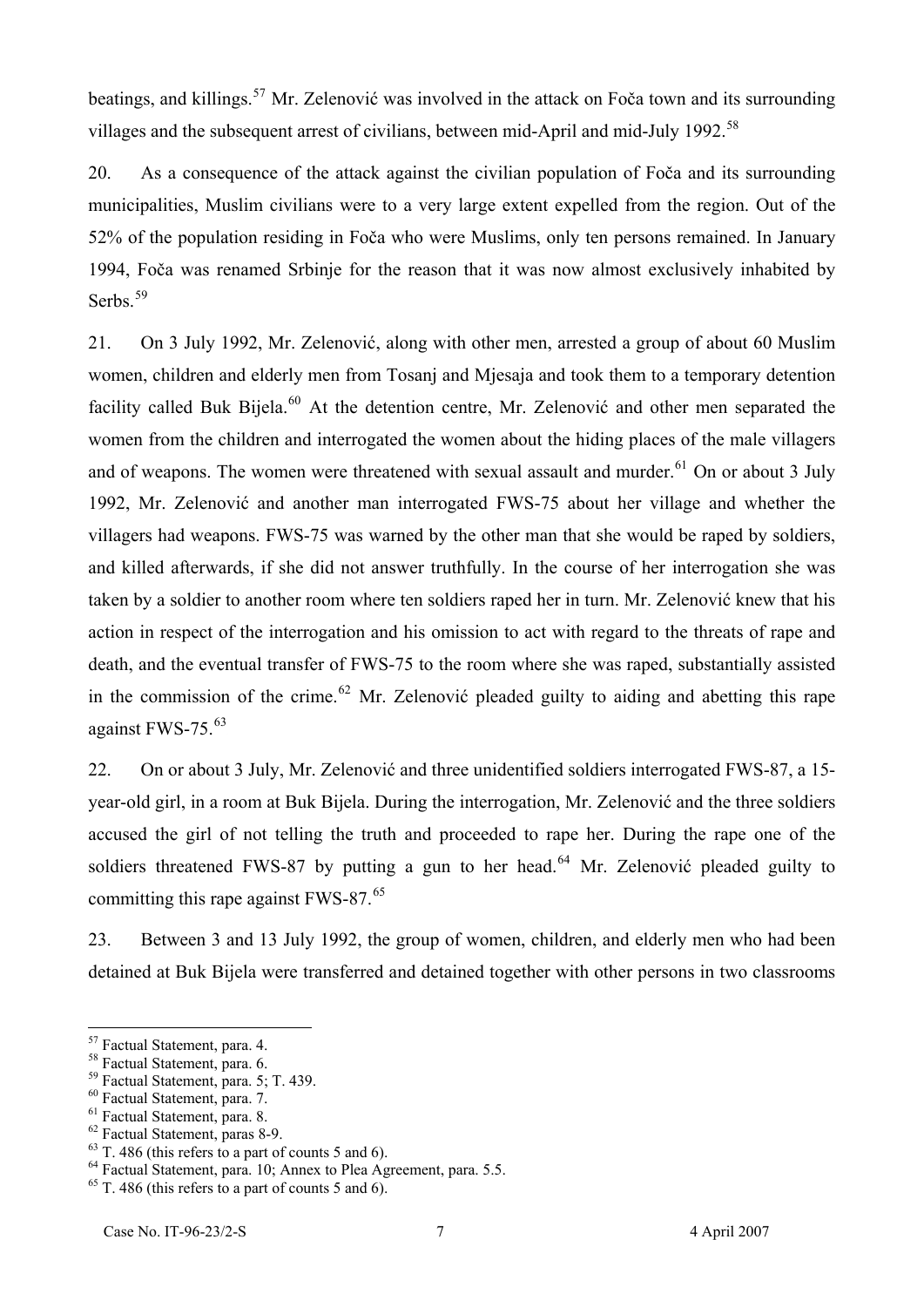at Foča high school.<sup>66</sup> On or about 6 or 7 July 1992, Mr. Zelenović, in concert with other men, selected four women and girls from the classrooms, among them FWS-75 and FWS-87. Mr. Zelenović led them to another classroom where soldiers were waiting. He then decided which woman should go with which soldier. Mr. Zelenović raped FWS-75, while the other co-perpetrators raped the other women and girls.<sup>67</sup> Mr. Zelenović pleaded guilty to committing the rapes against the four women, as principal perpetrator and as co-perpetrator.<sup>68</sup>

24. Between 8 and 13 July 1992, on three occasions, FWS-75 and FWS-87 were taken from Foča high school to various locations. On the first occasion, the women were taken to an apartment owned by Mr. Zelenović. There, Mr. Zelenović and three other men raped FWS-75. Mr. Zelenović also raped FWS-87 on that occasion.<sup>69</sup> On the second occasion, FWS-75 and FWS-87 were taken to another apartment, where Mr. Zelenović again raped them.<sup>70</sup> On the third occasion, Mr. Zelenović took FWS-75 and FWS-87 to an abandoned house in Gornje Polje where he raped FWS-87.<sup>71</sup> Mr. Zelenović pleaded guilty to committing the two rapes against FWS-75 and the three rapes against  $\text{FWS-87.}^{72}$ 

25. The physical and psychological health of many of the female detainees seriously deteriorated as a result of the sexual assaults. The detainees lived in constant fear and some of the sexually abused women became suicidal. Others became indifferent as to what happened to them and suffered from depression.<sup>73</sup>

26. On 13 July 1992, the detainees at Foča high school were transferred to Partizan Sports Hall where they were detained until 13 August 1992, after which most detainees were deported to Montenegro. The detainees, who numbered about 70, were all Muslim civilians from villages in Foča municipality.<sup>74</sup> Living conditions at Partizan Sports Hall were brutal and the detention was characterized by inhumane treatment, unhygienic conditions, overcrowding, starvation, and physical and psychological torture, including sexual assaults.<sup>75</sup> During July 1992, Mr. Zelenović and other men took FWS-87 away from Partizan Sports Hall and raped her.<sup>76</sup> Mr. Zelenović pleaded guilty to committing this rape against  $FWS-87$ .<sup>77</sup>

<sup>&</sup>lt;sup>66</sup> Factual Statement, para. 11.

 $67$  Factual Statement, para. 12.

 $68$  T. 488-489 (this refers to a part of counts 13 and 14).

<sup>&</sup>lt;sup>69</sup> Factual Statement, para. 13.

<sup>&</sup>lt;sup>70</sup> Factual Statement, para. 14.

 $71$  Factual Statement, para. 15.

 $<sup>72</sup>$  T. 488-489 (this refers to a part of counts 13 and 14).</sup>

 $73$  Factual Statement, paras 10, 16.

 $74$  Factual Statement, paras 11, 17, 20.

<sup>&</sup>lt;sup>75</sup> Factual Statement, paras 18-19.

<sup>&</sup>lt;sup>76</sup> Factual Statement, para. 19.

 $<sup>77</sup>$  T. 489-490 (this refers to counts 41 and 42).</sup>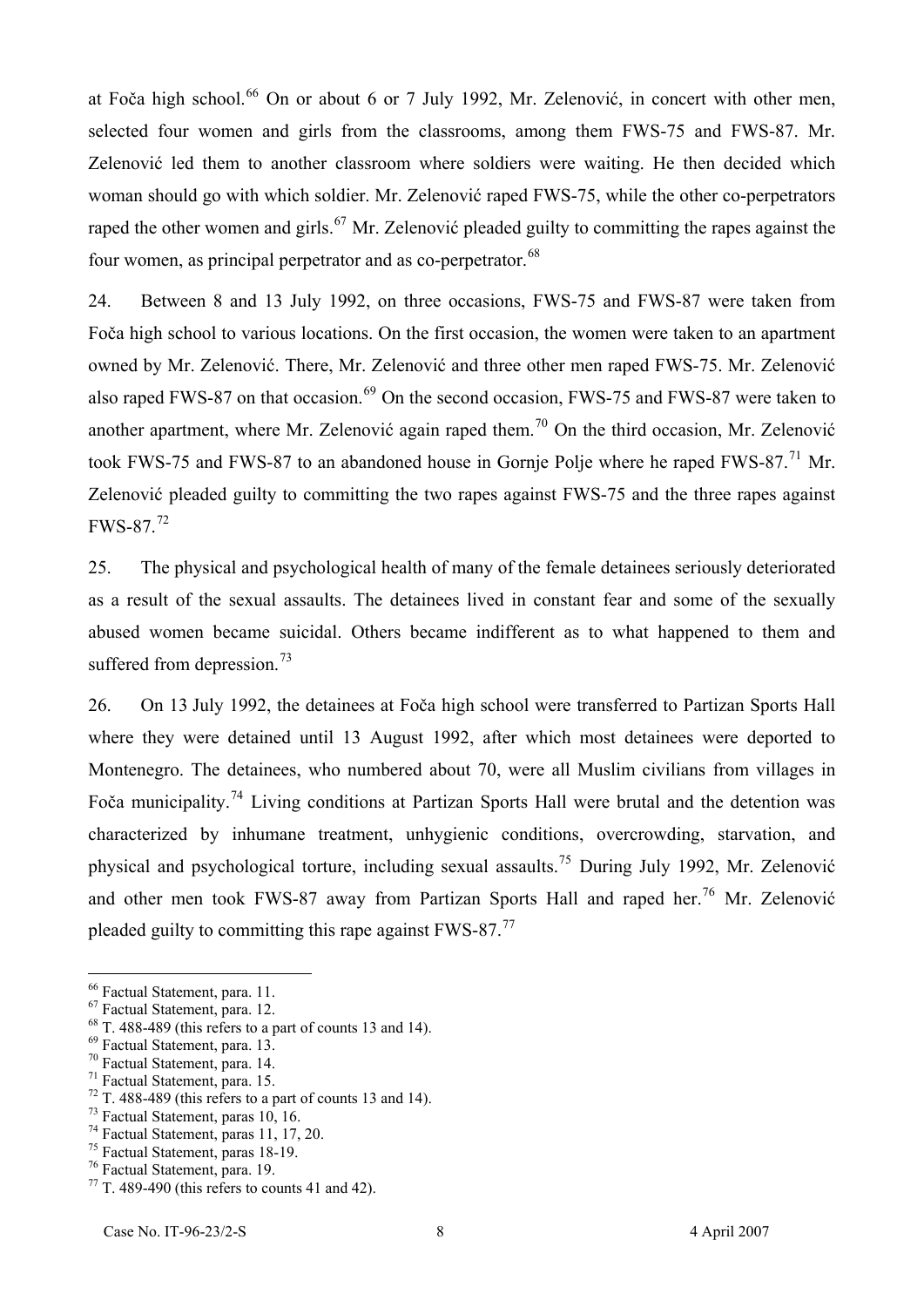27. On or about 3 August 1992, FWS-87 and FWS-75 were taken from Partizan Sports Hall and detained in a house close to Miljevina Hotel known as Karaman's house.<sup>78</sup> On or about 30 October 1992, Mr. Zelenović and two men took FWS-87, FWS-75, and two other women from that house to an apartment in Foča town. There, Mr. Zelenović raped FWS-87 while the other two men raped the other women.<sup>79</sup> The women remained detained at several houses and apartments, and continued to be subject to sexual assaults by various groups of soldiers.<sup>80</sup> Mr. Zelenović pleaded guilty to committing the rapes against the four women, as principal perpetrator and as co-perpetrator. $81$ 

28. The parties agree that an armed conflict existed in Bosnia-Herzegovina at all times relevant to the Indictment.<sup>82</sup> Furthermore, the parties agree that Mr. Zelenović's criminal acts and omissions were part of a widespread or systematic attack against the civilian population, especially the Muslim population of Foča municipality.<sup>83</sup> Finally, the parties agree that Mr. Zelenović was aware of the existence of the armed conflict and of the widespread or systematic attack against the non-Serb, primarily Muslim, civilian population and of the fact that his conduct occurred within and contributed to that attack. $84$ 

#### <sup>U</sup>**3. Law**

#### 3.1 Applicable law

29. The following provisions of the Tribunal's Statute and Rules are relevant to the present sentencing judgement:

#### *Article 24*

#### *Penalties*

1. The penalty imposed by the Trial Chamber shall be limited to imprisonment. In determining the terms of imprisonment, the Trial Chambers shall have recourse to the general practice regarding prison sentences in the courts of the former Yugoslavia.

2. In imposing the sentences, the Trial Chamber should take into account such factors as the gravity of the offence and the individual circumstances of the convicted person.

3. In addition to imprisonment, the Trial Chambers may order the return of any property and proceeds acquired by criminal conduct, including by means of duress, to their rightful owners.

<sup>&</sup>lt;sup>78</sup> Factual Statement, para. 21.

<sup>&</sup>lt;sup>79</sup> Factual Statement, para. 22.

<sup>&</sup>lt;sup>80</sup> Factual Statement, para. 23.

 $81$  T. 490 (this refers to count 49).

<sup>&</sup>lt;sup>82</sup> Factual Statement, para. 24.

<sup>83</sup> Factual Statement, para. 25.

<sup>&</sup>lt;sup>84</sup> Factual Statement, para. 26.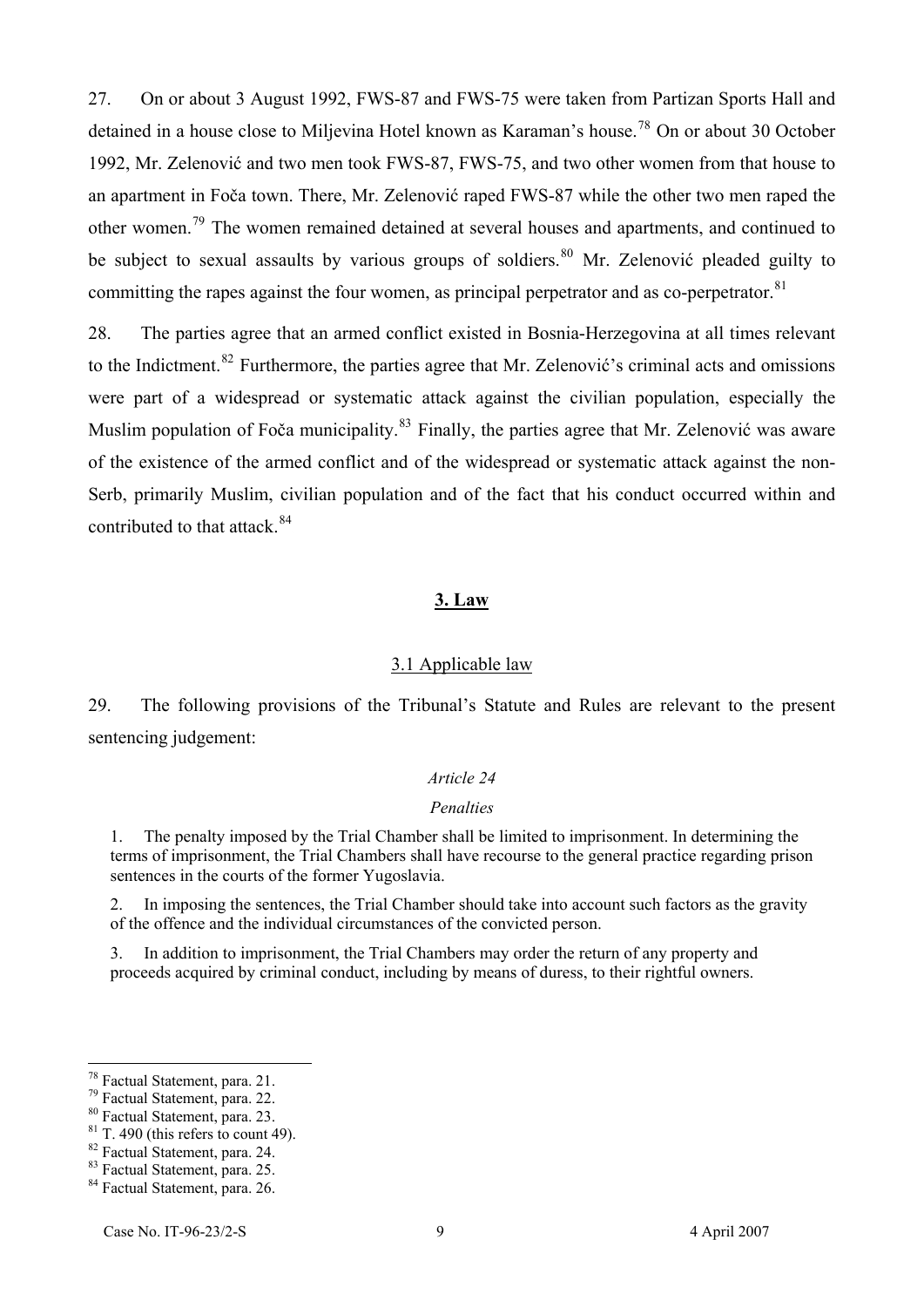#### *Rule 100*

#### *Sentencing Procedure on a Guilty Plea*

A. If the Trial Chamber convicts the accused on a guilty plea, the Prosecutor and the defence may submit any relevant information that may assist the Trial Chamber in determining an appropriate sentence.

 $[\dots]$ 

#### *Rule 101*

#### *Penalties*

A. A convicted person may be sentenced to imprisonment for a term up to and including the remainder of the convicted person's life.

B. In determining the sentence, the Trial Chamber shall take into account the factors mentioned in Article 24, paragraph 2, of the Statute, as well as such factors as:

i. any aggravating circumstances;

ii. any mitigating circumstances including the substantial cooperation with the Prosecutor by the convicted person before or after conviction;

iii. the general practice regarding prison sentences in the courts of the former Yugoslavia;

iv. the extent to which any penalty imposed by a court of any State on the convicted person for the same act has already been served, as referred to in Article 10, paragraph 3, of the Statute.

C. Credit shall be given to the convicted person for the period, if any, during which the convicted person was detained in custody pending surrender to the Tribunal or pending trial or appeal.

30. The following factors must be considered when imposing a sentence: (i) the gravity of the offences or the totality of the conduct; (ii) the individual circumstances of the convicted person, including aggravating and mitigating circumstances; (iii) the general practice regarding prison sentences in the courts of the former Yugoslavia; (iv) the credit to be given for time spent in detention pending transfer to the Tribunal and pending trial and appeal; and (v) the extent to which any penalty imposed by a court of any State on the convicted person for the same act has already been served.<sup>85</sup> The last factor is not applicable in this case.<sup>86</sup>

# 3.2 Purposes of sentencing

31. The case law of the Tribunal indicates two primary purposes of sentencing, namely retribution and deterrence.<sup>87</sup>

32. As a form of retribution, punishment expresses society's condemnation of the criminal act and of the person who committed it.<sup>88</sup> To fulfil the objective of retribution, the Trial Chamber must

<sup>&</sup>lt;sup>85</sup> Blaškić Appeal Judgement, para. 679.

 $86$  T. 437-438.

TP 87PT *Aleksovski* Appeal Judgement, para. 185; *Čelebići* Appeal Judgement, para. 806; *Stakić* Appeal Judgement, para. 402. 88 *Jokić* Sentencing Judgement, para. 31; *Mrđa* Sentencing Judgement, para. 14.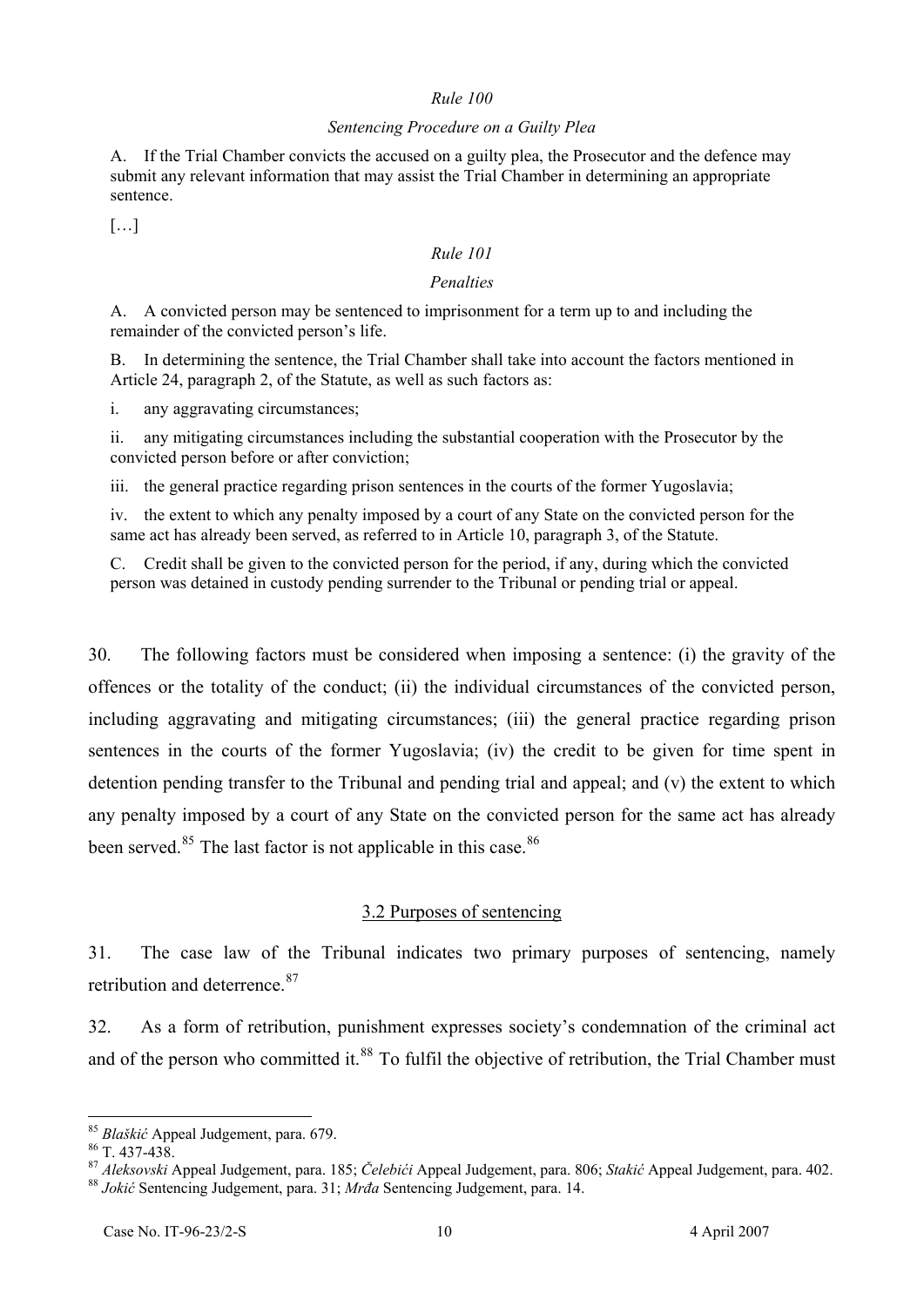therefore impose a punishment which properly reflects the personal culpability of the wrongdoer.<sup>89</sup> The Trial Chamber considers that this purpose is reflected in the obligation that the Trial Chamber has to take into account the gravity of the crime or the totality of the conduct.

33. Both special and general deterrence are important purposes of sentencing in criminal law.<sup>90</sup> The rationale of special deterrence is to dissuade the wrongdoer from recidivism in the future, whereas general deterrence aims at discouraging others from committing similar kinds of crime.<sup>91</sup> In the present case, and in view of the circumstances in which the crimes were committed, the Trial Chamber considers that the risk that Mr. Zelenović would commit the same kinds of crime in the future is small, which considerably reduces the relevance of special deterrence.

34. As far as general deterrence is concerned, persons who believe themselves to be beyond the reach of international criminal law must be warned that they have to abide by the norms underpinned by substantive criminal law or face prosecution.<sup>92</sup> The Trial Chamber is confident that an appropriate sentence for Mr. Zelenović in his case will have general deterrent effect.

35. Rehabilitation is also considered to be a relevant, though less important, purpose of sentencing.<sup>93</sup>

## **4. Sentencing factors**

# 4.1 The gravity of the offences or the totality of the conduct

36. The gravity of the offences is the primary consideration in imposing a sentence.<sup>94</sup> Mr. Zelenović has pleaded guilty to torture and rape as crimes against humanity. Torture requires the intentional infliction of severe pain or suffering with the aim of obtaining information or a confession, or of punishing, intimidating or coercing the victim or a third person, or of discriminating against the victim or a third person.<sup>95</sup> Torture is among the most serious crimes in international criminal law and this must be properly reflected in the sentence. Moreover, torture by means of rape is a particularly grave form of torture.<sup>96</sup> Rape requires a sexual penetration of the

<sup>&</sup>lt;sup>89</sup> Kordić and Čerkez Appeal Judgement, para. 1075.

<sup>&</sup>lt;sup>90</sup> Ibid., para. 1076.

<sup>&</sup>lt;sup>91</sup> Ibid., paras 1077-1078; *Dragan Nikolić* Appeal Sentencing Judgement, para. 45.

<sup>&</sup>lt;sup>92</sup> Kordić and Čerkez Appeal Judgement, para. 1078.

TP 93PT *Čelebići* Appeal Judgement, para. 806; *Kordić and Čerkez* Appeal Judgement, para. 1079; *Stakić* Appeal Judgement, para. 402.<br><sup>94</sup> Čelebié:

PT *Čelebići* Appeal Judgement, para. 731; *Kupreškić et al.* Appeal Judgement, para. 442; *Blaškić* Appeal Judgement, para. 683; *Momir Nikolić* Appeal Sentencing Judgement, para. 11; *Galić* Appeal Judgement, para. 442.

<sup>95</sup>Kunarac et al. Appeal Judgement, paras 142, 144.

<sup>&</sup>lt;sup>96</sup> Furundžija Trial Judgement, para. 295.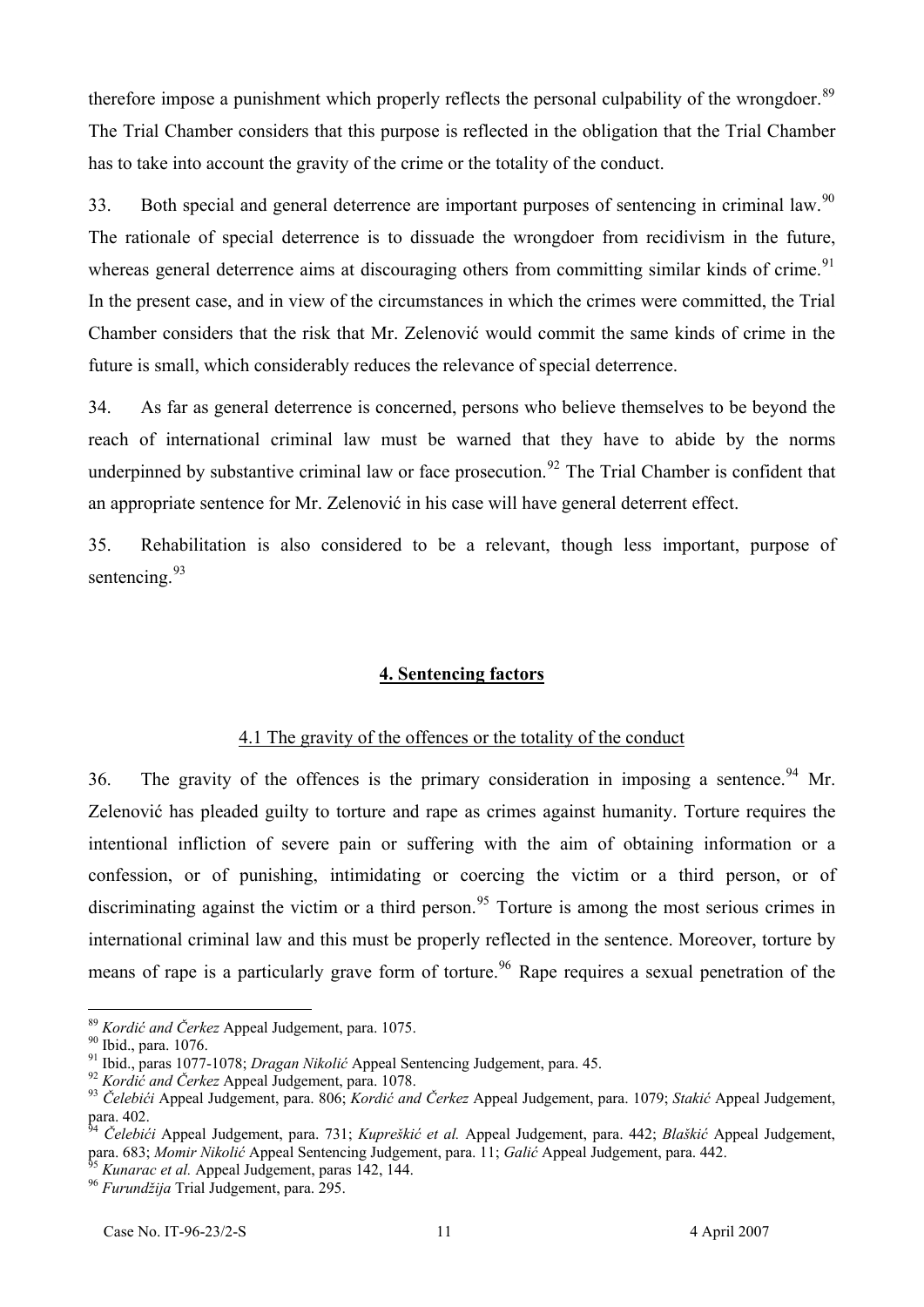vagina or anus of the victim by the penis of the perpetrator or any other object used by the perpetrator, or of the mouth of the victim by the penis of the perpetrator, where such penetration occurs without the consent of the victim.<sup>97</sup> The violation of the moral and physical integrity of the victims makes rape a particularly serious crime.<sup>98</sup> Rape is an inherently humiliating offence, and humiliation is generally taken into account when assessing the gravity of a crime.<sup>99</sup>

37. The law on torture and rape as crimes against humanity requires that the crimes are committed as part of a widespread or systematic attack against a civilian population. This element is what distinguishes crimes against humanity from ordinary crimes. The targeting of a collective in the form of a civilian population, rather than the individual victim, places crimes against humanity among the gravest of crimes.

38. The determination of the gravity of the offences also requires consideration of the particular circumstances of the case and the form and degree of the participation of the convicted person in the crimes.<sup>100</sup> Of central concern when assessing the gravity of a crime is the scale of the crime, including the number of victims and its duration.<sup>101</sup> The crimes which Mr. Zelenović has pleaded guilty to were part of a pattern of sexual assaults that took place over a period of several months, and in four different locations, and involved multiple victims. Mr. Zelenović took direct part in the sexual abuse of victims in a number of detention facilities, including the multiple rape of victims FWS-75 and FWS-87. Mr. Zelenović has been found guilty of personally committing nine rapes, eight of which were qualified as both torture and rape. He has also been found guilty of two instances of rape through co-perpetratorship, one of which was qualified as both torture and rape, and one instance of torture and rape through aiding and abetting. Four of the instances of sexual abuse were gang rapes, committed together with three or more other perpetrators. In one of those instances he participated as aider and abettor in the rape of FWS-75 by at least ten soldiers, which was so violent that the victim lost consciousness. He participated as co-perpetrator in an incident during which the victim was threatened with a gun to her head while being sexually abused. The Trial Chamber finds that the scale of the crimes committed was large and that Mr. Zelenović's participation in the crimes was substantial.

<sup>&</sup>lt;sup>97</sup> *Kunarac et al.* Appeal Judgement, paras 127-128.

<sup>&</sup>lt;sup>98</sup> Češić Sentencing Judgement, para. 35.

 $99$  Ibid., para. 53.

<sup>&</sup>lt;sup>100</sup> Aleksovski Appeal Judgement, para. 182; *Furundžija* Appeal Judgement, para. 249; Čelebići Appeal Judgement, para. 731; *Jelisić* Appeal Judgement, para. 101; *Blaškić* Appeal Judgement, para. 683; *Kordić and Čerkez* Appeal Judgement, para. 1061; *Dragan Nikolić* Appeal Sentencing Judgement, para. 18; *Babić* Appeal Sentencing Judgement, para. 39; *Galić* Appeal Judgement, para. 409.

<sup>&</sup>lt;sup>101</sup> Plavšić Sentencing Judgement, para. 52; Češić Sentencing Judgement, para. 32; *Mrđa* Sentencing Judgement, para. 21; *Babić* Sentencing Judgement, para. 47.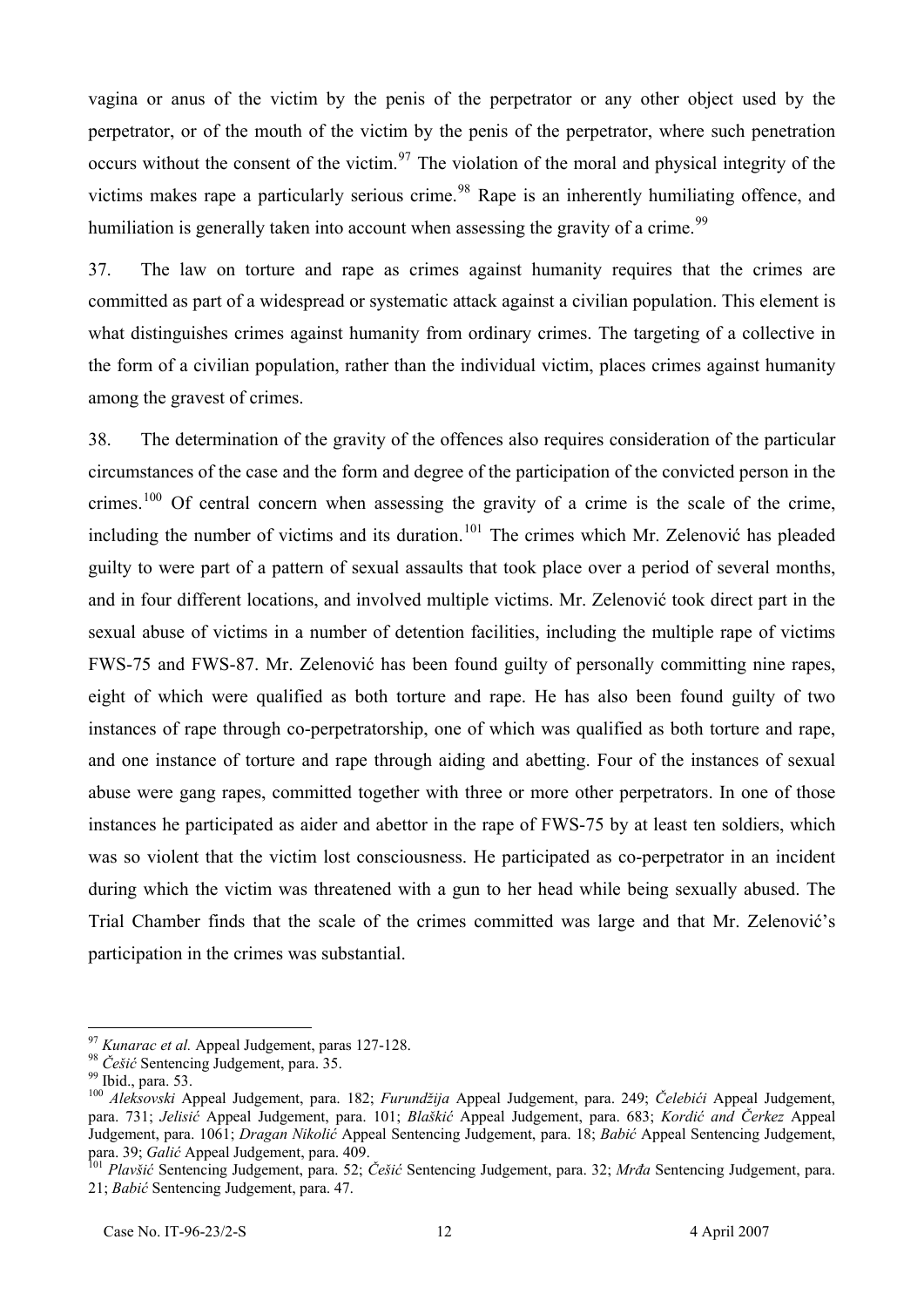39. An important factor when assessing the gravity of a crime is the vulnerability of the victims.<sup>102</sup> The victims in this case were arrested and detained under brutal conditions for long periods of time. They were unarmed and defenceless. The victims were therefore in a particularly vulnerable situation at the time of the commission of the crime. In addition, victim FWS-87, who was raped by Mr. Zelenović on numerous occasions, was about 15 years old at the time of the commission of the crimes. This further increases the gravity of the crimes committed against her.<sup>103</sup> Mr. Zelenović was aware, and took advantage of, this vulnerability of the victims.

40. Another important factor is the physical and mental trauma suffered by the victims, even long after the commission of the crime.<sup>104</sup> In 1992, FWS-75 and FWS-87 were 25 and 15 years old, respectively.<sup>105</sup> After their initial arrest, they were taken from one detention centre to another where they were repeatedly sexually abused by Mr. Zelenović and others. The victims of sexual abuse in the detention centres in Foča suffered the unspeakable pain, indignity, and humiliation of being repeatedly violated, without knowing whether they would survive the ordeal. As a result of the violent sexual assaults, the physical and psychological health of many of the victims was seriously damaged. The women and girls in the detention centres lived in constant fear of repeated rapes and sexual assaults. Some became suicidal and others became indifferent to what happened to them. The scars left from the crimes committed against them were deep and might never heal. This, perhaps more than anything, speaks about the gravity of the crimes in this case.

41. The Prosecution argued that the discriminatory grounds upon which the Accused committed the offences may be taken into account where discrimination is not an element of the offence.<sup>106</sup> An element of the crime cannot also constitute a separate factor for the purposes of sentencing.  $107$ However, when convictions for the same criminal conduct are properly entered, as in the present case, a factor taken into account as an element of the crime under one count does not prevent it from being considered as an aggravating factor in relation to the other count, where it is not an element of the crime, for the determination of the sentence.<sup>108</sup>

42. The Prosecution argued that all the incidents to which Mr. Zelenović has pleaded guilty are to be classified as torture because they were committed on discriminatory grounds.<sup>109</sup> As for the

<sup>&</sup>lt;sup>102</sup> Kunarac et al. Appeal Judgement, para. 352; *Blaškić* Appeal Judgement, para. 683; *Kordić and Čerkez* Appeal Judgement, para. 1088; *Deronjić* Appeal Sentencing Judgement, para. 124.

<sup>&</sup>lt;sup>103</sup> Kunarac et al. Trial Judgement, para. 864; *Deronjić* Appeal Sentencing Judgement, para. 124.

<sup>&</sup>lt;sup>104</sup> Vasiljević Appeal Judgement, para. 167; *Blaškić* Appeal Judgement, para. 683.

 $105$  T. 510.

 $106$  Prosecution's Sentencing Brief, para. 13.

<sup>&</sup>lt;sup>107</sup> Vasiljević Appeal Judgement, para. 173; *Blaškić* Appeal Judgement, paras 693, 695; *Kordić and Čerkez* Appeal Judgement, para. 1089; *Galić* Appeal Judgement, para. 408.

<sup>&</sup>lt;sup>108</sup> Vasiljević Appeal Judgement, para. 172.

 $109$  T. 458.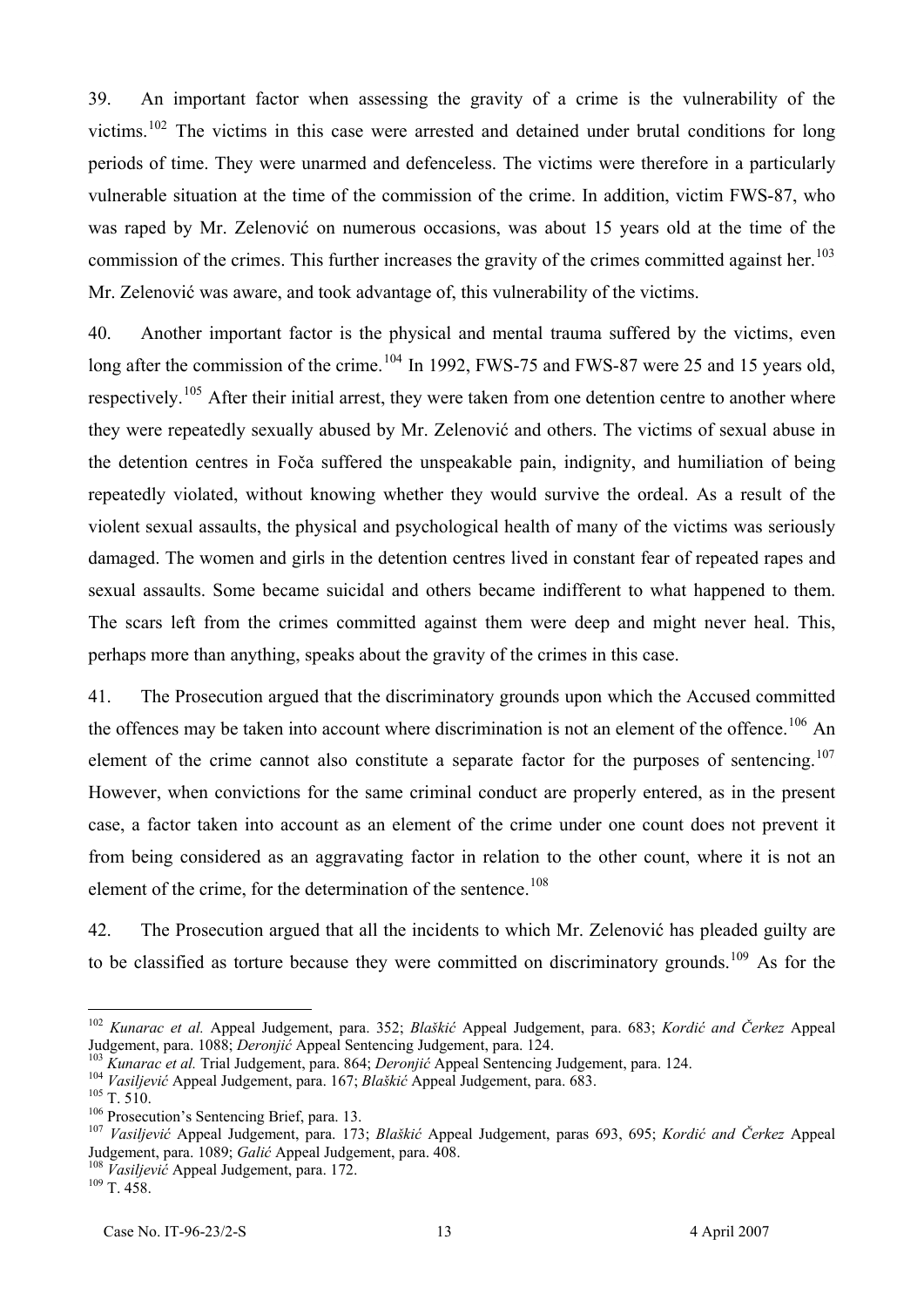incidents at Buk Bijela, the purpose of the rapes was to obtain information or a confession, which would be an additional reason to classify the incidents as torture.<sup>110</sup> As for the other instances of rape that occurred in July and August 1992, the Prosecution argued that they were committed for the purpose of punishing and intimidating or coercing the victim or a third person, which again would be a reason to classify the incidents as torture.<sup>111</sup> As for Count 49, according to which Mr. Zelenović is charged with rape, but not torture, as a crime against humanity, the parties agreed that also this act was committed on discriminatory grounds.<sup>112</sup> The Prosecution submits that, although it could have charged this act as torture, in its discretion it chose not to do so.<sup>113</sup> Although permissible, the Trial Chamber will not consider the discriminatory grounds upon which Mr. Zelenović acted as a separate aggravating factor for the crime of rape but rather take them into account once when assessing the gravity of all the crimes to which Mr. Zelenović has pleaded guilty.

43. Mr. Zelenović has pleaded guilty to torture and rape as crimes against humanity. In addition to the inherent seriousness of these crimes, the Trial Chamber has considered the active and substantial participation of Mr. Zelenović as well as the scale and duration of the crimes. Furthermore, the Trial Chamber has considered the vulnerability of the victims and the physical and mental trauma suffered by them. All these factors make up the gravity of the offence and the totality of the conduct in this case.

# 4.2 Individual circumstances of the convicted person, including aggravating and mitigating circumstances

44. Any reduction of the penalty stemming from the application of mitigating circumstances does not diminish the gravity of the crime.<sup>114</sup> Both parties argued for a number of mitigating circumstances which relate to the behaviour of Mr. Zelenović after the commission of the crime, including the guilty plea. In particular, they emphasized that witnesses are relieved from giving evidence in court as a reason for giving the guilty plea considerable mitigating weight.  $^{115}$ 

45. A guilty plea may have a mitigating effect on the sentence since the admission of guilt may show honesty and readiness to take responsibility,  $116$  it may help establishing the truth and

 $\overline{a}$  $110$  T. 457-458.

 $^{111}$  T. 458.

 $^{112}$  T. 542.

 $113$  T. 458, 546.

<sup>&</sup>lt;sup>114</sup> Erdemović First Sentencing Judgement, para. 46; *Bralo* Sentencing Judgement, para. 42.

<sup>&</sup>lt;sup>115</sup> Prosecution's Sentencing Brief, para. 45; Defence Sentencing Brief, paras 26-31; T. 548.

<sup>&</sup>lt;sup>116</sup> Dragan Nikolić Sentencing Judgement, para. 237; *Jokić* Sentencing Judgement, para. 76; *Mrđa* Sentencing Judgement, para. 78.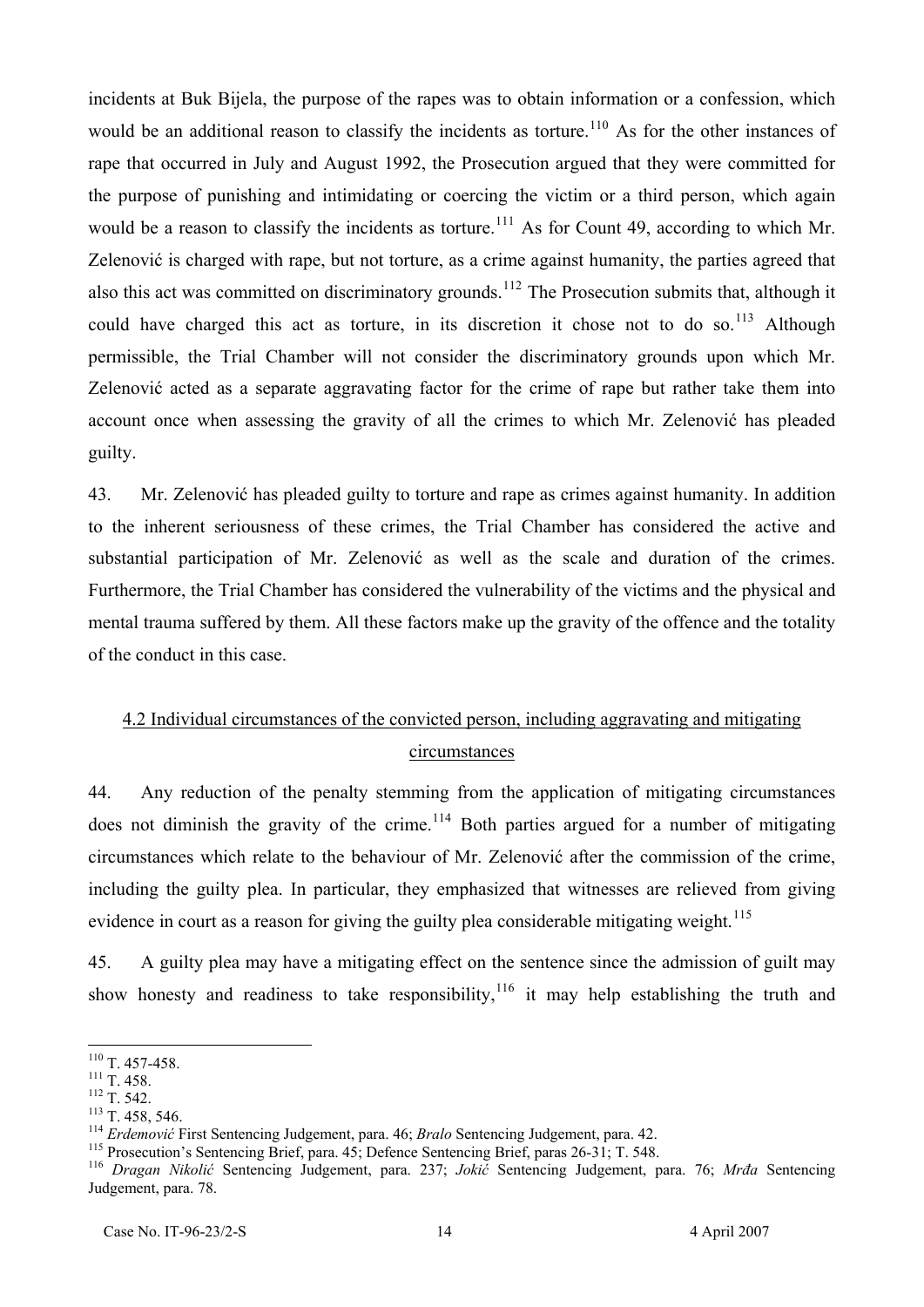contribute to reconciliation,  $117$  and, as mentioned above, because of the guilty plea victims are relieved from giving evidence in court and thereby potentially re-living their trauma.<sup>118</sup> The avoidance of a lengthy trial, and thereby the time and effort saved by the Tribunal, is also a factor to take into account in sentencing, although it should not be given undue weight.  $119$ 

46. The timing of a guilty plea is among the aspects that determine the weight in mitigation that this factor should be given.<sup>120</sup> Mr. Zelenović did not voluntarily surrender to the Tribunal and he did not plead guilty at his initial appearance. His guilty plea therefore came late. However, it came before any trial proceedings in his case had commenced. The Trial Chamber therefore considers that the guilty plea can be given considerable weight in mitigation.

47. The fact that a perpetrator admits his guilt and steps forward to face the consequences of what he has done is the central aspect of a guilty plea, even if, as in the present case, it is done through a plea agreement with the Prosecution. The Trial Chamber is mindful of the fact that the agreement on the Prosecution's part in this case consisted of withdrawing cumulative counts of the violations of the laws or customs of war and some charges for which it considered that the evidence might have been insufficient.<sup>121</sup> The Trial Chamber therefore considers that the totality of Mr. Zelenović's conduct is well reflected in the counts to which he has pleaded guilty. The Trial Chamber recognizes that Mr. Zelenović's admission of guilt is complete and unconditional and shows that he is ready to take responsibility for what he has done.

48. The parties have argued that a guilty plea contributes to one of the objectives of the Tribunal, that is the establishment of truth. According to the Prosecution, this is the first time in the history of the Tribunal that a perpetrator admits to and confirms what happened to the female non-Serb population in Foča in 1992.<sup>122</sup> The Prosecution sees a possibility that Mr. Zelenović's guilty plea not only contributes to the establishment of the truth, but also to the reconciliation in the area.<sup>123</sup> Although neither party has presented any evidence concerning this, the Trial Chamber accepts that the admission of guilt, through a guilty plea, generally contributes to the establishment of truth and

<sup>&</sup>lt;sup>117</sup> Sikirica et al. Sentencing Judgement, para. 149; Plavšić Sentencing Judgement, para. 80; *Banović* Sentencing Judgement, para. 68; Obrenović Sentencing Judgement, para. 111; Dragan Nikolić Sentencing Judgement, para. 233; *Češić* Sentencing Judgement, para. 58; *Deronjić* Sentencing Judgement, para. 236.

<sup>&</sup>lt;sup>118</sup> Todorović Sentencing Judgement, para. 80; *Banović* Sentencing Judgement, para. 68; Momir Nikolić Sentencing Judgement, para. 150; *Češić* Sentencing Judgement, para. 58; *Deronjić* Sentencing Judgement, para. 134; *Mrđa*  Sentencing Judgement, para. 78; *Bralo* Sentencing Judgement, para. 64.

<sup>&</sup>lt;sup>119</sup> Dragan Nikolić Appeal Sentencing Judgement, para. 51; *Bralo* Appeal Sentencing Judgement, para. 47.

<sup>&</sup>lt;sup>120</sup> Sikirica et al. Sentencing Judgement, paras 150, 228; *Milan Simić* Sentencing Judgement, para. 87; Dragan Nikolić Sentencing Judgement, para. 234; *Češić* Sentencing Judgement, para. 59; *Deronjić* Sentencing Judgement, para. 231.  $121$  T. 464-465.

 $122$  T. 513, 551-552.

 $^{123}$  T. 513.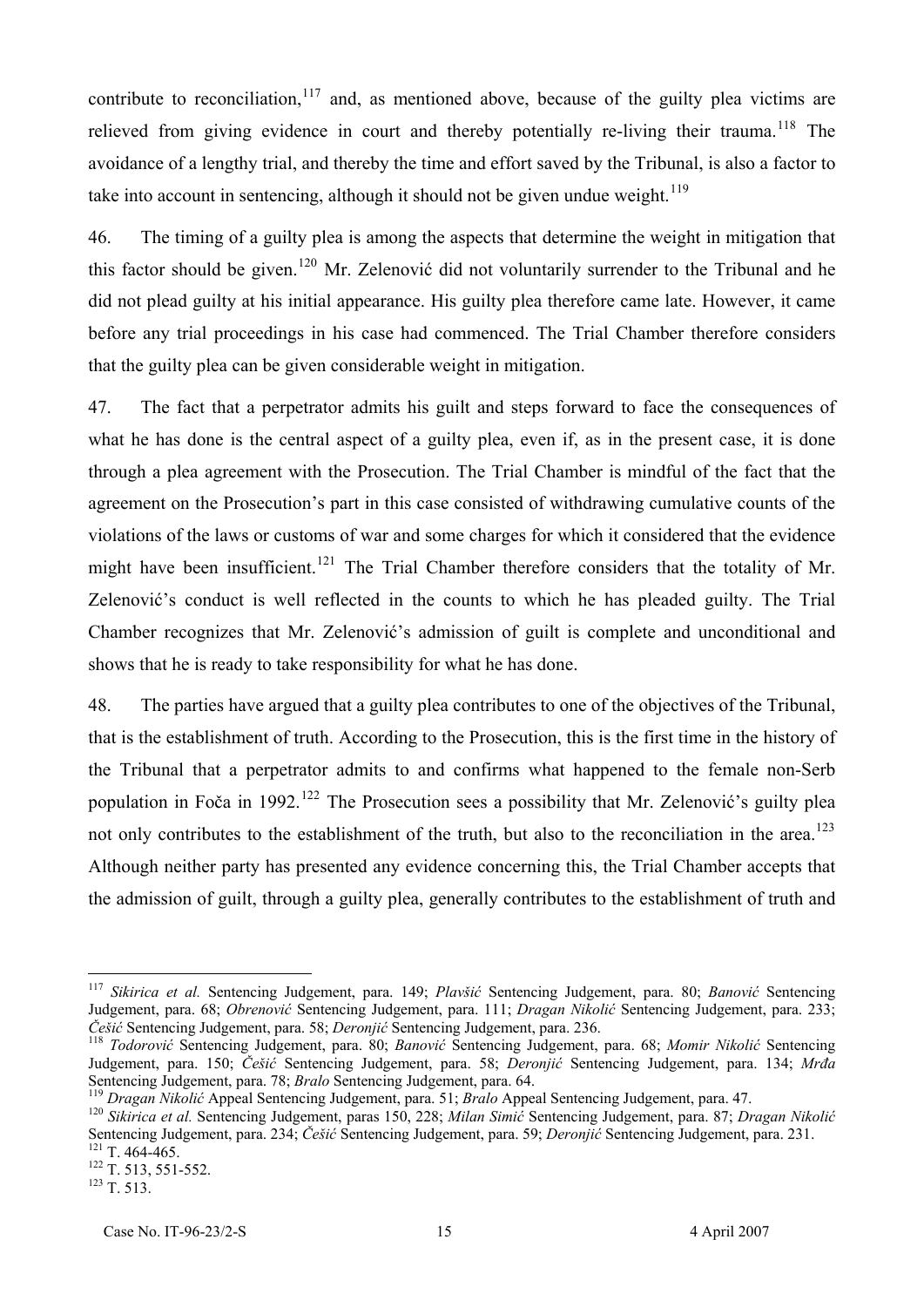thereby to reconciliation in the region. The Trial Chamber takes this into account when determining the weight in mitigation the guilty plea should be given.

49. As mentioned, both parties have emphasized that the guilty plea relieves victims from giving evidence in court and that this should afford Mr. Zelenović considerable mitigation.<sup>124</sup> In cases such as the present, involving serious crimes such as torture and rape, with severe consequences for the victims, a guilty plea is likely to save the victims from reliving the trauma through testifying about the crimes committed against them. The Trial Chamber considers that this is an effect that must be considered when determining the weight in mitigation the guilty plea should be given.

50. The Defence argued that the remorse of Mr. Zelenović should be considered a mitigating circumstance in the present case.<sup>125</sup> During the sentencing hearing on 23 February 2007, as well as in a separate written statement attached to the Defence sentencing brief, Mr. Zelenović expressed his remorse.<sup>126</sup> In order to take the expression of remorse of an accused into account in mitigation, the Trial Chamber must be satisfied that the remorse is sincere.<sup>127</sup>

51. Mr. Zelenović informed the Trial Chamber that he started to feel remorse when the indictment was issued against him in  $1996$ .<sup>128</sup> However, he did not voluntarily surrender to the Tribunal at the time. In 2000 or 2001 he escaped from Foča to Russia, where he was arrested by Russian authorities in 2005. From there he was transferred to the Tribunal, via Bosnia-Herzegovina, on 10 June 2006. At the second further initial appearance on 14 July 2006 Mr. Zelenović pleaded not guilty. He then proceeded, as described in the procedural history above, to challenge the Indictment and to participate in the proceedings pursuant to the  $11$  *bis* motion.<sup>129</sup> Only on 14 December 2006, did the parties file the Plea Agreement, and on 17 January 2007, Mr. Zelenović formally pleaded guilty. Therefore, any expression of remorse by Mr. Zelenović came much later than the time which Mr. Zelenović himself identified as the moment when he began to feel remorse. Nevertheless, what is most important is that the remorse is sincere at the time it is expressed. The Trial Chamber accepts Mr. Zelenović's remorse as sincere and will therefore consider it as a mitigating circumstance.

52. Rule 101(B)(ii) of the Rules expressly provides that the Trial Chamber shall take into consideration the substantial cooperation with the Prosecutor by the convicted person before or after conviction. The Trial Chamber must assess the extent and nature of the cooperation, and therefore

<sup>&</sup>lt;sup>124</sup> Prosecution's Sentencing Brief, para. 45; Defence Sentencing Brief, paras 26-31; T. 548.

<sup>&</sup>lt;sup>125</sup> Defence Sentencing Brief, para. 25.

 $^{126}$  T. 521.

<sup>&</sup>lt;sup>127</sup> Vasiljević Appeal Judgement, para. 177; *Blaškić* Appeal Judgement, paras 705, 728; *Kvočka et al.* Appeal Judgement, para. 715; *Momir Nikolić* Appeal Sentencing Judgement, para. 117.  $^{128}$  T. 522.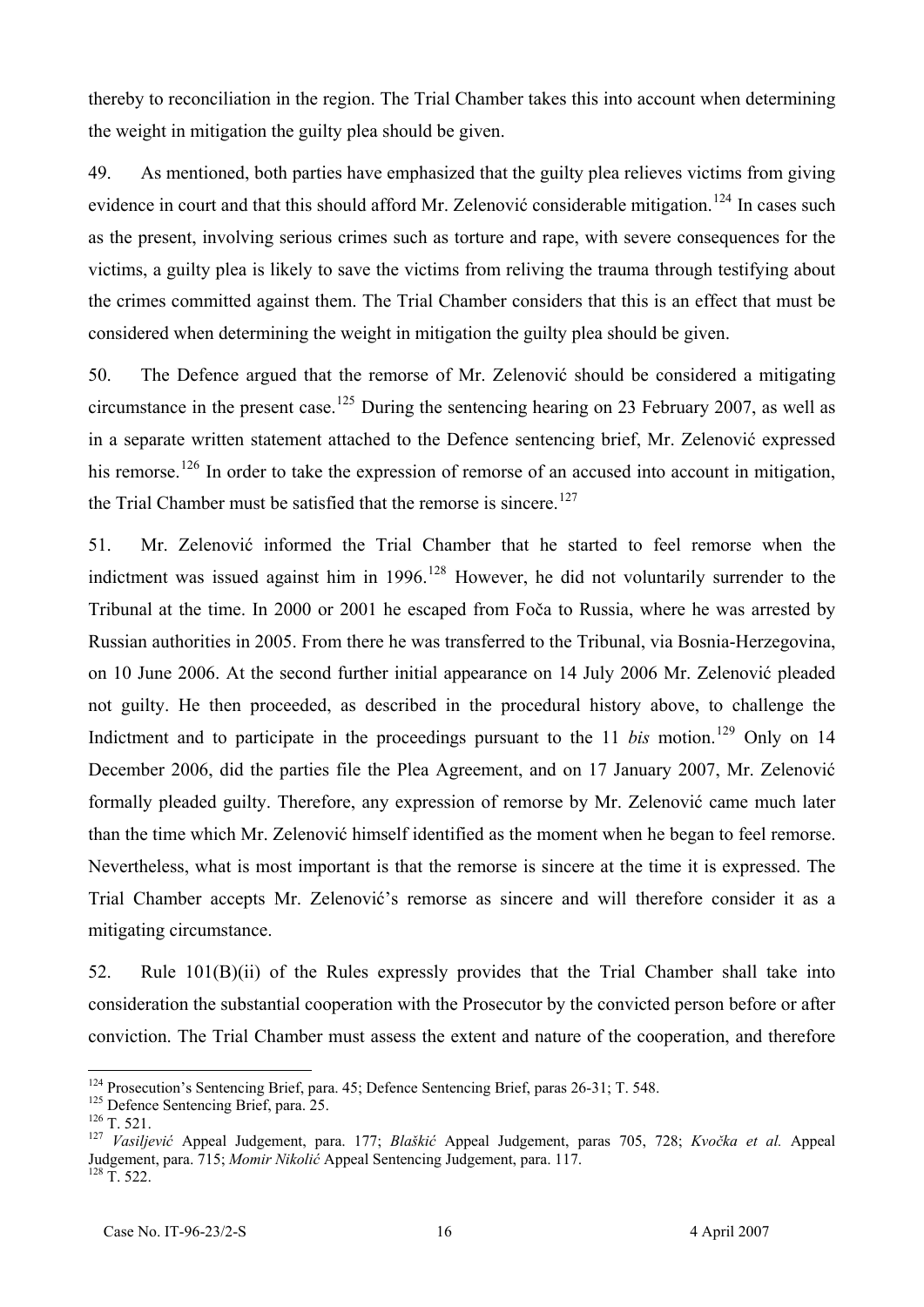the weight to be given to this mitigating circumstance.<sup>130</sup> Not only "substantial", but also more modest cooperation can be taken into account and be given weight in mitigation.<sup>131</sup> The Appeals Chamber has stressed that, when assessing a convicted person's cooperation, "special regard must be had to the [person's] willingness to cooperate as underlined by his actions and evidenced, in particular, by his earnestness when providing information to the Prosecution".<sup>132</sup> According to the Plea Agreement, Mr. Zelenović

agrees to accept responsibility for his actions and to co-operate with, and to provide truthful and complete information to the Office of the Prosecutor whenever requested. In accordance with such cooperation, Dragan Zelenović agrees to meet as often as necessary with members of the Office of the Prosecutor in order to provide them with full and complete information and evidence that is known to him. Mr. Zelenović agrees to be truthful and candid, and to freely answer all questions put to him by members of the Office of the Prosecutor. If applicable, Mr. Zelenović agrees to testify truthfully at any trials, hearings, or other proceedings before the International Criminal Tribunal for the Former Yugoslavia (ICTY) as requested by the Office of the Prosecutor.<sup>133</sup>

During the sentencing hearing, the Defence noted that Mr. Zelenović had not had the opportunity to demonstrate his cooperation in practice, because of the short time period that had elapsed since the guilty plea. The Defence nevertheless asked the Trial Chamber to give full effect to this factor because of Mr. Zelenović's expressed intention.<sup>134</sup> Subsequent to this, the Prosecution and the Defence informed the Trial Chamber about some initial cooperation provided by Mr. Zelenović.<sup>135</sup> The Trial Chamber considers that it is the commitment to cooperate as well as actual cooperation, even if due to the particular experiences of the convicted person his or her full and sincere assistance is judged to be of little or no value to ongoing investigations or trials,  $136$  that determines the weight that should be attached to this factor. The Trial Chamber therefore considers Mr. Zelenović's commitment to cooperate with the Office of the Prosecutor, together with the cooperation he has provided so far, as a mitigating circumstance.

53. The Defence has also requested the Trial Chamber to take into account the personal circumstances of Mr. Zelenović, including his health and family situation, and the fact that he has

 $\overline{a}$  $129$  T. 425, 533-534.

<sup>&</sup>lt;sup>130</sup> Jelisić Appeal Judgement, paras 124, 126; *Momir Nikolić* Appeal Sentencing Judgement, para. 91; *Bralo* Appeal Sentencing Judgement, para. 51.

<sup>&</sup>lt;sup>131</sup> Vasiljević Appeal Judgement, para. 180; *Dragan Nikolić* Appeal Sentencing Judgement, para. 66; *Bralo* Appeal Sentencing Judgement, para. 51.

<sup>&</sup>lt;sup>132</sup> Bralo Appeal Sentencing Judgement, para. 63.

 $133$  Plea Agreement, para. 9.

 $^{134}$  T. 520.

<sup>&</sup>lt;sup>135</sup> Prosecution's Notice to Trial Chamber of Co-operation Pursuant to Plea Agreement, 27 March 2007; Defence Response to Prosecution's Notice to Trial Chamber of Co-operation Pursuant to Plea Agreement, 29 March 2007.

<sup>&</sup>lt;sup>136</sup> See *Bralo* Appeal Sentencing Judgement, para. 52.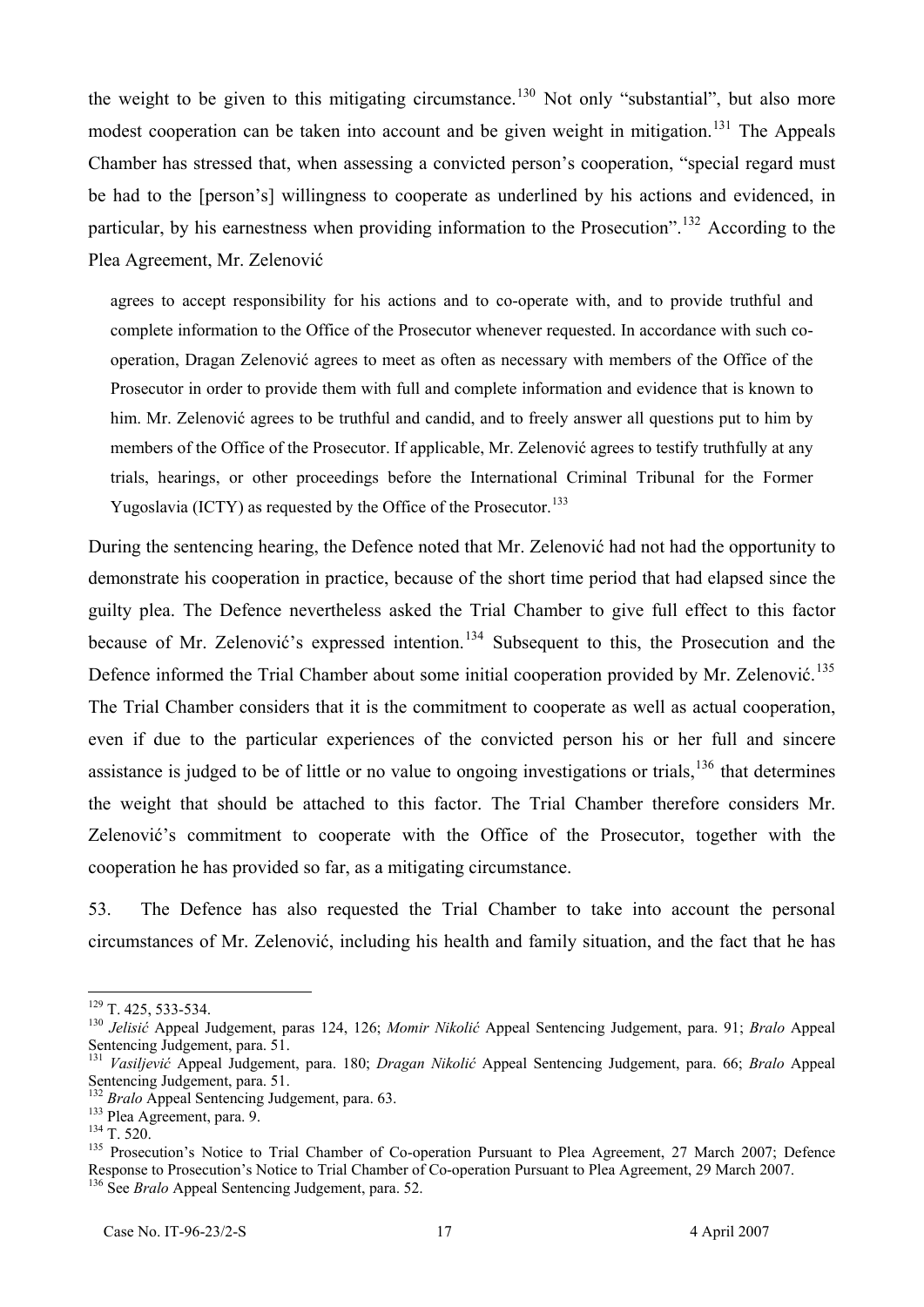no criminal record to date.<sup>137</sup> Mr. Zelenović's medical conditions include diabetes mellitus type 2 and that he is disabled with  $80\%$  established disability.<sup>138</sup> Because of this, in the assessment of the medical officer at the UNDU, "it is important in the future that he receives adequate medical care".<sup>139</sup> Mr. Zelenović is married and has a 13-year-old son.<sup>140</sup> The Prosecution has conceded that this should be taken into account but, "in view of the number and severity of crimes committed by the accused", that this should only have a limited mitigating impact on the sentence.<sup>141</sup>

54. The Defence also argued that the behaviour of Mr. Zelenović in the UNDU should be considered in mitigation.<sup>142</sup> According to the Deputy Chief of the UNDU, Mr. Zelenović "has at all times shown respect for the staff and management of the unit. He has integrated well into the routine pattern of life in custody and interacts positively with his fellow detainees whilst participating fully in the program". $143$ 

55. The medical situation of a convicted person should be taken into account only "in exceptional or rare cases".<sup>144</sup> The family situation, the fact that the accused has no prior criminal record, and that a detainee behaves well in the UNDU are circumstances that have been accepted in mitigation in the case law of the Tribunal.<sup>145</sup> The Trial Chamber does not find that the fact that Mr. Zelenović has a wife and a son in itself constitutes a mitigating factor. The Trial Chamber will, however, take his family situation together with his health condition, the fact that he has no prior convictions and that he has behaved well in the UNDU and collectively assign to these factors some, although limited, weight in mitigation.

56. In conclusion, the Trial Chamber considers that the guilty plea of Mr. Zelenović, as well as the commitment that he has shown to cooperate with the Office of the Prosecutor, constitute the main mitigating circumstances in this case. The Trial Chamber has, however, also considered Mr. Zelenović's remorse, his family and health situation, the fact that he has no prior criminal record, and his good behaviour in the UNDU, in mitigation.

<sup>&</sup>lt;sup>137</sup> Defence Sentencing Brief, Annex D (Certificate by Foča municipality, 26 September 2006) and F (Certificate of the Foča SJB, 6 February 2007).

<sup>&</sup>lt;sup>138</sup> Defence Sentencing Brief, Annex D (Certificate by Foča municipality, 26 September 2006).

<sup>&</sup>lt;sup>139</sup> Defence Sentencing Brief, Annex E (Memo by the Medical officer at the UNDU, 26 January 2007).

 $^{140}$  T. 527.

 $^{141}$  T. 514.

<sup>&</sup>lt;sup>142</sup> Defence Sentencing Brief, para. 33.

<sup>&</sup>lt;sup>143</sup> Defence Sentencing Brief, Annex E (Behaviour Report by Deputy Chief of Detention, 8 February 2007).

<sup>&</sup>lt;sup>144</sup> Blaškić Appeal Judgement, para. 696; *Babić* Appeal Sentencing Judgement, para. 43; *Galić* Appeal Judgement, para. 436.

<sup>&</sup>lt;sup>145</sup> Kunarac et al. Appeal Judgement, paras 362, 408; *Blaškić* Appeal Judgement, paras 696, 728; *Kordić and Čerkez* Appeal Judgement, paras 1090-1091; *Babić* Appeal Sentencing Judgement, para. 43; *Blagoje Simić et al.* Appeal Judgement, para. 266.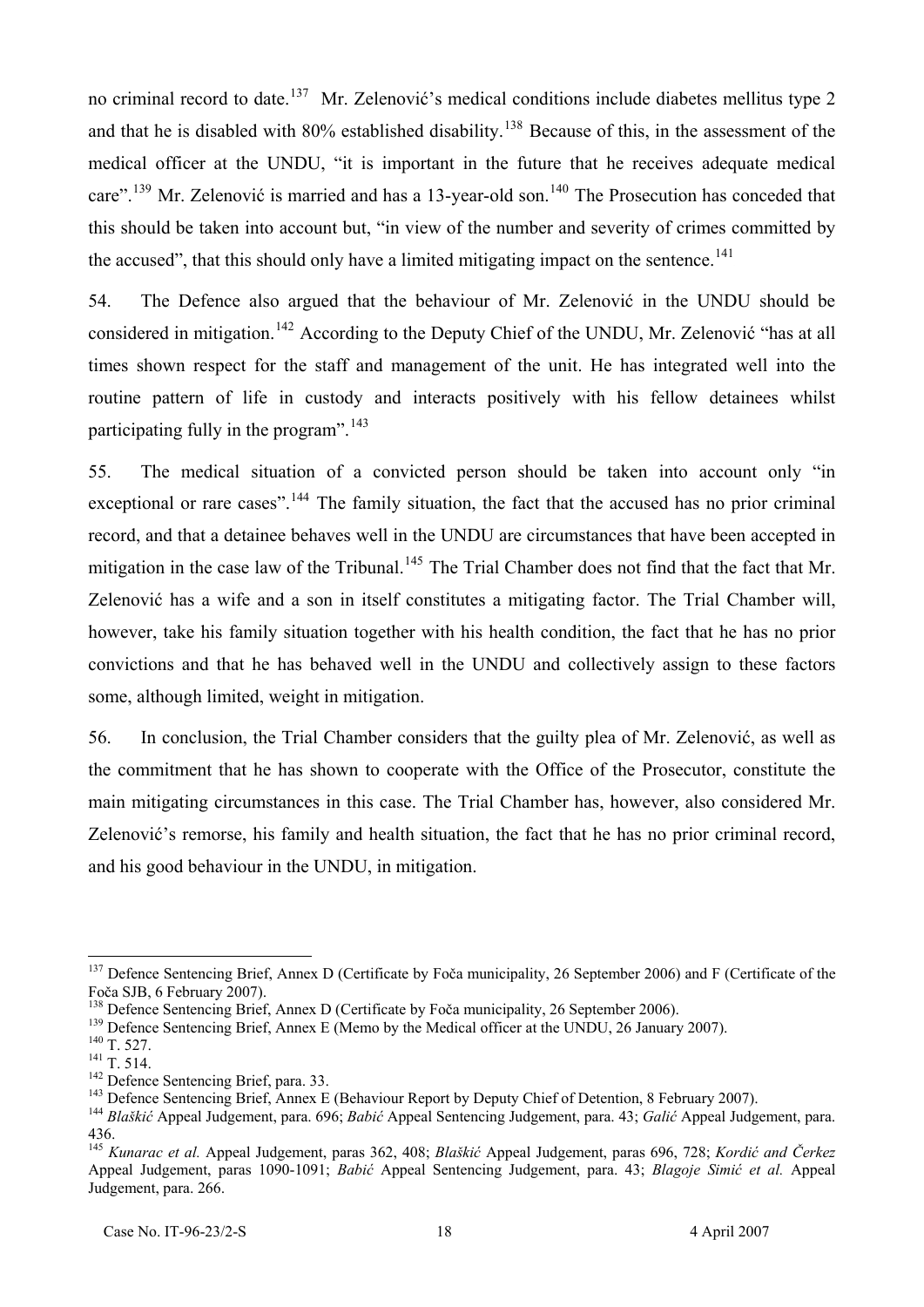#### 4.3 The general practice regarding prison sentences in the courts of the former Yugoslavia

57. The Trial Chamber is required to consider "the general practice regarding prison sentences in the courts of the former Yugoslavia" in determining the appropriate penalty. This does not mean that the Trial Chamber is obliged to conform to that practice.<sup>146</sup> The Tribunal may impose a sentence in excess of that which would be applicable under the relevant law in the former Yugoslavia, and the Appeals Chamber has held that this sentencing practice does not violate the principle of *nulla poena sine lege* because a defendant would have been aware that the crimes for which he or she is indicted constitute serious violations of international humanitarian law, punishable by the most severe of penalties.<sup>147</sup> Moreover, the Trial Chamber may diverge from the sentencing practice of the former Yugoslavia if this practice is inadequate in light of international  $law.<sup>148</sup>$ 

58. Article 24(1) of the Statute and Rule 101(B)(iii) of the Rules refer to actual practice in courts of the former Yugoslavia. It is however settled practice within the Tribunal that the sources to be consulted pursuant to these provisions are not limited to case law from the former Yugoslavia, but also include statutory provisions in force there at the time of the commission of the crimes in question. $^{149}$ 

59. In 1991 and 1992, the sentencing law in Bosnia-Herzegovina was regulated by the Criminal Code of the SFRY, adopted by the Federal Assembly on 28 September 1976, and in force since 1 July 1977 (SFRY Criminal Code), and by the Criminal Code of the Socialist Republic of Bosnia-Herzegovina of 10 June 1977 (Bosnia-Herzegovina Criminal Code). The SFRY Criminal Code regulated the general aspects of criminal law and a few specific offences, such as crimes against the security of the SFRY, genocide, and war crimes, while the Bosnia-Herzegovina Criminal Code primarily regulated specific offences, and some general matters not addressed in the SFRY Criminal Code. Both criminal codes remained in force after Bosnia-Herzegovina declared independence in 1992.

60. Mr. Zelenović has pleaded guilty to torture and rape as crimes against humanity. Chapter 16 of the SFRY Criminal Code is entitled "Criminal acts against humanity and international law" and

<sup>&</sup>lt;sup>146</sup> Tadić Appeal Sentencing Judgement, para. 21; *Čelebići* Appeal Judgement, paras 813, 816 and 820; *Jelisić* Appeal Judgement, para. 117; *Kupreškić et al.* Appeal Judgement, para. 418; *Kunarac et al.* Appeal Judgement, paras 347-349; *Krstić* Appeal Judgement, para. 260; *Blaškić* Appeal Judgement, paras 681-682; *Kordić and Čerkez* Appeal Judgement, para. 1085; *Dragan Nikolić* Appeal Sentencing Judgement, paras 17, 69; *Jokić* Appeal Sentencing Judgement, para. 38; *Galić* Appeal Judgement, para. 398.

<sup>147</sup>PT *Tadić* Appeal Sentencing Judgement, para. 21; *Čelebići* Appeal Judgement, para. 817; *Krstić* Appeal Judgement, para. 262; *Blaškić* Appeal Judgement, para. 681; *Stakić* Appeal Judgement, para. 398; *Blagoje Simić et al.* Appeal Judgement, para. 264.

<sup>&</sup>lt;sup>148</sup> Kunarac et al. Appeal Judgement, para. 377.

<sup>&</sup>lt;sup>149</sup> Dragan Nikolić Appeal Sentencing Judgement, para. 85.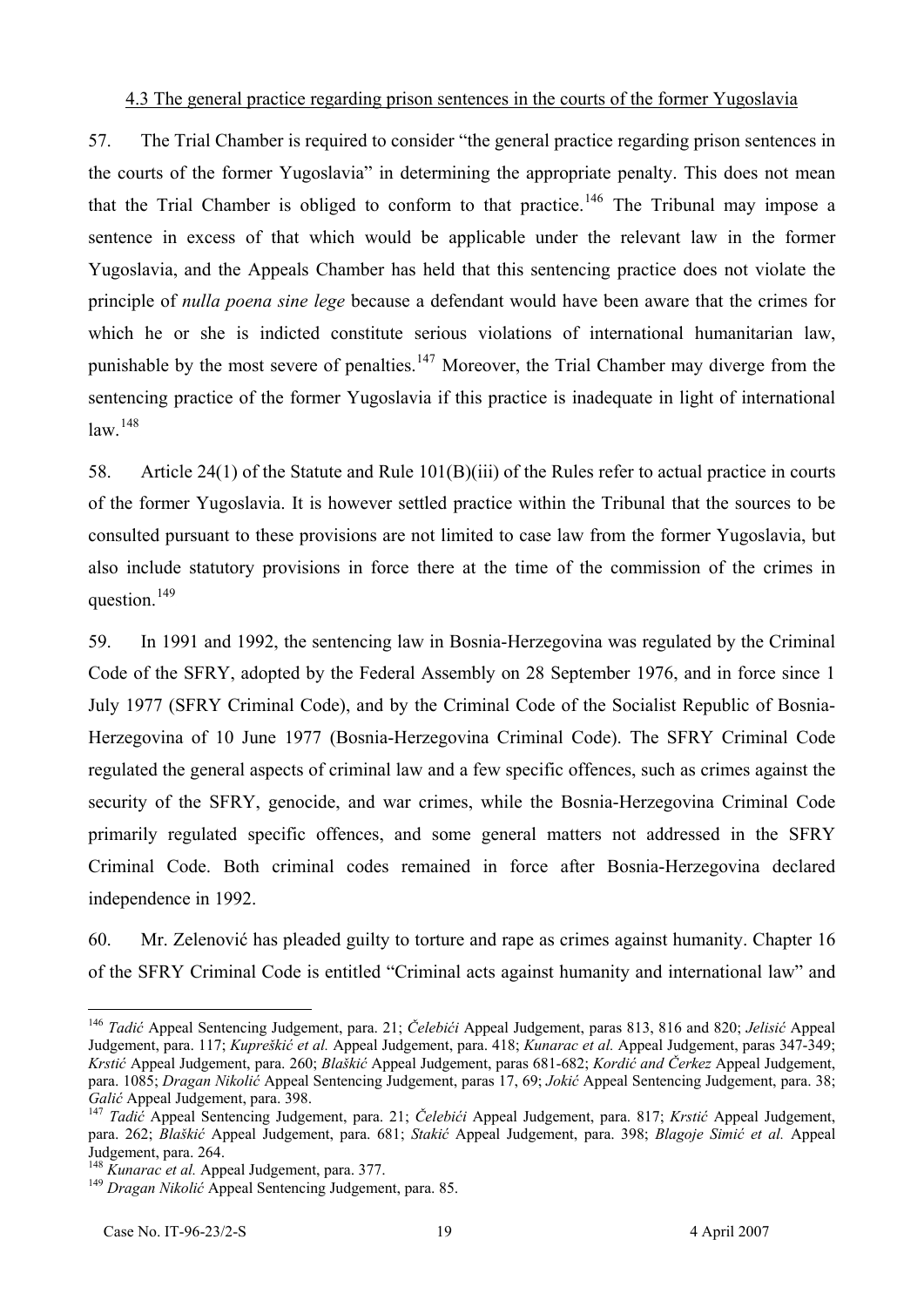covers crimes committed during armed conflict. It does not, however, codify crimes against humanity, with their specific actus reus and mens rea requirements. The punishment provided for specific crimes which do not require proof of these distinguishing elements does not take into account the seriousness of crimes against humanity. It is thus not an adequate basis for determining the punishment to be imposed for this category of crimes. $150$ 

61. The general provisions of the SFRY Criminal Code regarding punishment provide that the maximum term of imprisonment is 15 years,  $151$  but that for the most serious crimes the death penalty may be imposed,  $152$  or, instead of the death penalty, a prison sentence of 20 years.  $153$ 

62. The Trial Chamber takes all of these factors relating to sentencing practices in the former Yugoslavia into consideration in making its determination of the sentence in this case.

### 4.4 Credit to be given for time spent in detention pending transfer to the Tribunal and pending trial

63. According to Rule 101(C) credit shall be given to the convicted person for the period during which the convicted person was detained pending surrender to the Tribunal or pending trial. Mr. Zelenović was arrested on 22 August 2005, and formally detained the day after, by Russian authorities, pursuant to "the Decision of the [Tribunal]".<sup>154</sup> He remained in detention in Russia until his transfer to Bosnia-Herzegovina on 8 June 2006, from where he was transferred to the Tribunal two days later. Since 10 June 2006, Mr. Zelenović has been detained at the UNDU. Any time Mr. Zelenović has spent in custody for the purpose of this case must be taken into account,  $155$  regardless of the fact that he was not transferred directly from Russia to the Tribunal. Mr. Zelenović is therefore entitled to the credit of 591 days.

#### **5. Determination of sentence**

64. The Prosecution has recommended a term of imprisonment within the range of 10 to 15 years, while the Defence has recommended a term within the range of 7 to 10 years.<sup>156</sup> According

<sup>&</sup>lt;sup>150</sup> Erdemović First Sentencing Judgement, para. 32.

 $151$  Article 38 (1) of the SFRY Criminal Code.

<sup>&</sup>lt;sup>152</sup> Article 37 of the SFRY Criminal Code.

 $153$  Article 38 (2) of the SFRY Criminal Code.

<sup>154</sup> Defence Sentencing Brief, Annex A (Detention Order by Acting Khanti-Mansiysk Inter-Municipal Public Prosecutor, 23 August 2005); T. 552-554.

<sup>&</sup>lt;sup>155</sup> See *Tadić* Appeal Sentencing Judgement, paras 38, 75; *Blaškić* Appeal Judgement, para. 709.

<sup>&</sup>lt;sup>156</sup> Plea Agreement, para. 3; Prosecution's Sentencing Brief, para. 50; Defence Sentencing Brief, para. 37.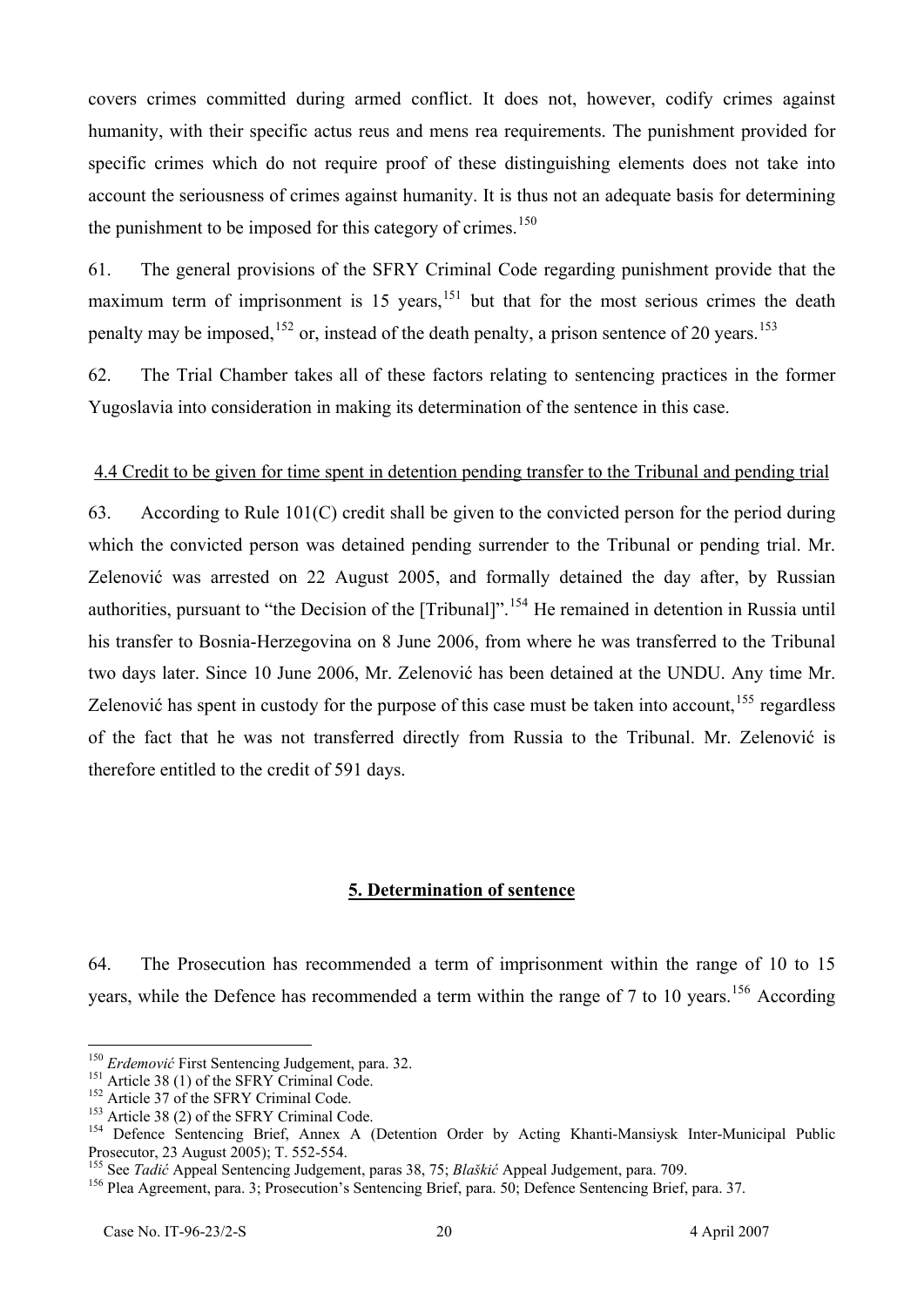to Rule 62 *ter* (B) the Trial Chamber is not bound by these recommendations of the parties. The Prosecution has argued for a comparison with sentences in *Prosecutor v. Dragoljub Kunarac et al.*, while the Defence specifically referred to the cases of *Prosecutor v. Stevan Todorović* and *Prosecutor v. Biljana Plavšić.*<sup>157</sup>

65. The difficulty with comparing sentences imposed by the Tribunal is due to the fact that "any given case contains a multitude of variables, ranging from the number and type of crimes committed to the personal circumstances of the individual".<sup>158</sup> Moreover, a Trial Chamber must tailor the sentence to fit the individual circumstances of the convicted person and the gravity of the crime.<sup>159</sup> A previous judgement on sentence can nevertheless provide guidance "if it relates to the same offence and was committed in substantially similar circumstances".<sup>160</sup> The Trial Chamber is mindful of the fact that sentences of like individuals in like cases should be comparable.<sup>161</sup> The obvious case to compare the present case with is the *Kunarac et al.* case where the original indictment included Mr. Zelenović among the accused.

66. Dragoljub Kunarac was held responsible for committing seven instances of rape (some of them included multiple rapes) and aiding and abetting in three instances of rape. His conviction also included keeping two Muslim women in a house for several months, during which time he raped one of them several times. Kunarac was convicted of enslavement as a crime against humanity and of torture and rape as crimes against humanity and violations of the laws or customs of war. He was sentenced to 28 years of imprisonment.<sup>162</sup> Radomir Kovač was convicted of keeping four young girls in his apartment where they were raped, humiliated, degraded, and treated as "property" by Kovač, among others. On one occasion, three girls were forced to dance naked in front of him. Kovač was convicted of enslavement as a crime against humanity, outrages upon personal dignity as a violation of the laws or customs of war, and rape as a crime against humanity and a violation of the laws or customs of war. Kovač was sentenced to 20 years of imprisonment.<sup>163</sup> Finally, Zoran Vuković was held responsible for taking a Muslim woman from a detention centre to an apartment and raping her. He was convicted of torture and rape as crimes against humanity and violations of the laws or customs of war and was sentenced to 12 years of imprisonment.<sup>164</sup>

 $^{157}$  T. 515, 520.

<sup>&</sup>lt;sup>158</sup> Kvočka et al. Appeal Judgement, para. 681.

<sup>&</sup>lt;sup>159</sup> Čelebići Appeal Judgement, para. 717; *Dragan Nikolić* Appeal Sentencing Judgement, para. 19; *Babić* Appeal Sentencing Judgement, para. 32; *Naletilić and Martinović* Appeal Judgement, para. 615; *Blagoje Simić et al.* Appeal Judgement, para. 157; *Bralo* Appeal Sentencing Judgement, para. 33.

<sup>&</sup>lt;sup>160</sup> Furundžija Appeal Judgement, para. 250. See also *Čelebići* Appeal Judgement, paras 721, 756-757; *Jelisić* Appeal Judgement, paras 96, 101; *Kvočka et al.* Appeal Judgement, para. 681.

<sup>&</sup>lt;sup>161</sup> Kvočka et al. Appeal Judgement, para. 681; *Blagoje Simić et al.* Appeal Judgement, para. 238.

<sup>&</sup>lt;sup>162</sup> Kunarac et al. Trial Judgement, paras 630-745.

<sup>&</sup>lt;sup>163</sup> Kunarac et al. Trial Judgement, paras 747-782.

<sup>&</sup>lt;sup>164</sup> Kunarac et al. Trial Judgement, paras 784-822.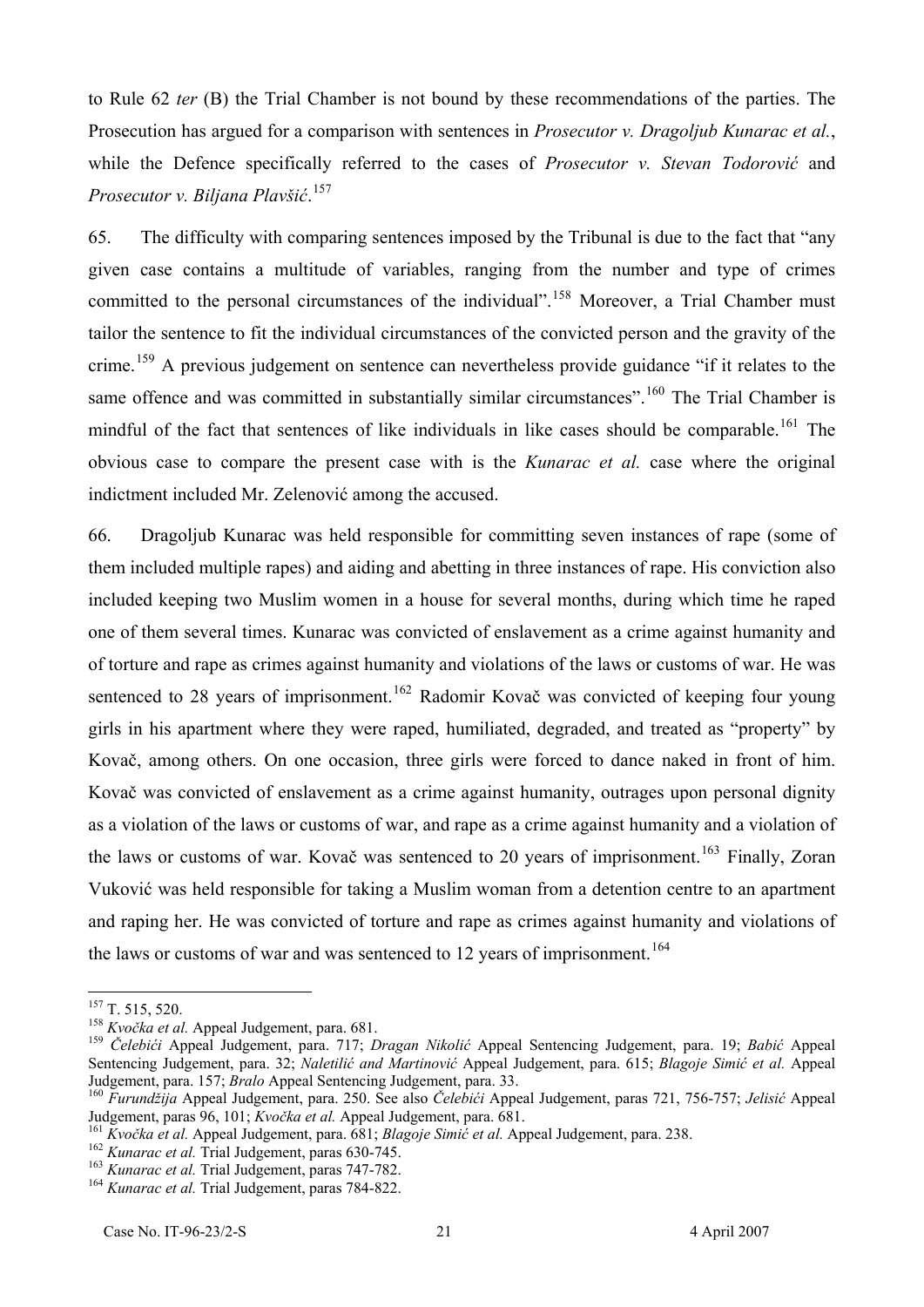67. The similarities between the present case and the *Kunarac et al.* case extend to the type of crime, how the crime was carried out, the duration of the criminal behaviour, and the characterization of the victims. The crime base in the present case is not only similar, but to a large extent identical to the one in the *Kunarac et al.* case. The participation of Mr. Zelenović in the crimes committed is comparable with that of at least some of the perpetrators in the aforementioned case. As mentioned, Mr. Zelenović has been found guilty of personally committing nine rapes, eight of which were qualified as both torture and rape. He has also been found guilty of two instances of rape through co-perpetratorship, one of which was qualified as both torture and rape, and one instance of torture and rape through aiding and abetting.

68. Despite the similarities, the Trial Chamber emphasizes that there are important factors distinguishing the present case from the *Kunarac et al.* case. One such important distinction is that Mr. Zelenović pleaded guilty, which none of the accused persons in the aforementioned case did. A guilty plea is in the case law of the Tribunal, including in the *Plavšić* and *Todorović* cases referred to by the Defence, considered an important mitigating factor. The Trial Chamber has given considerable weight to Mr. Zelenović's guilty plea.

69. Both parties considered that the judgement in the *Stanković* case before the State Court of Bosnia-Herzegovina gave little or no guidance to the Trial Chamber, although for different reasons. The Prosecution submitted that that judgement is under appeal, and that one of the grounds of appeal by the State Prosecutor is the sentence.<sup>165</sup> The Defence, on the other hand, considered that the scope of the two cases and the level of responsibility of the perpetrators differed, and that there were important differences in aggravating and mitigating circumstances.<sup>166</sup> Considering the arguments submitted by the parties, in particular the fact that the judgement in the *Stanković* case is under appeal, the Trial Chamber has refrained from taking guidance from that case.

70. The Trial Chamber has considered the circumstances referred to above and the recommendations for terms of imprisonment by the Prosecution and the Defence and finds the appropriate sentence in the present case to be a single sentence of 15 years of imprisonment. As mentioned above, Mr. Zelenović is entitled to credit for the time spent in detention, which as of the date of this judgement amounts to 591 days.

<sup>&</sup>lt;sup>165</sup> Prosecution's Submission Regarding Use of Stanković Judgement, 27 February 2007, paras 3, 5.

<sup>&</sup>lt;sup>166</sup> Defence Submission Regarding Use of Prosecutor v. Stanković Judgement, 28 February 2007, paras 5-9.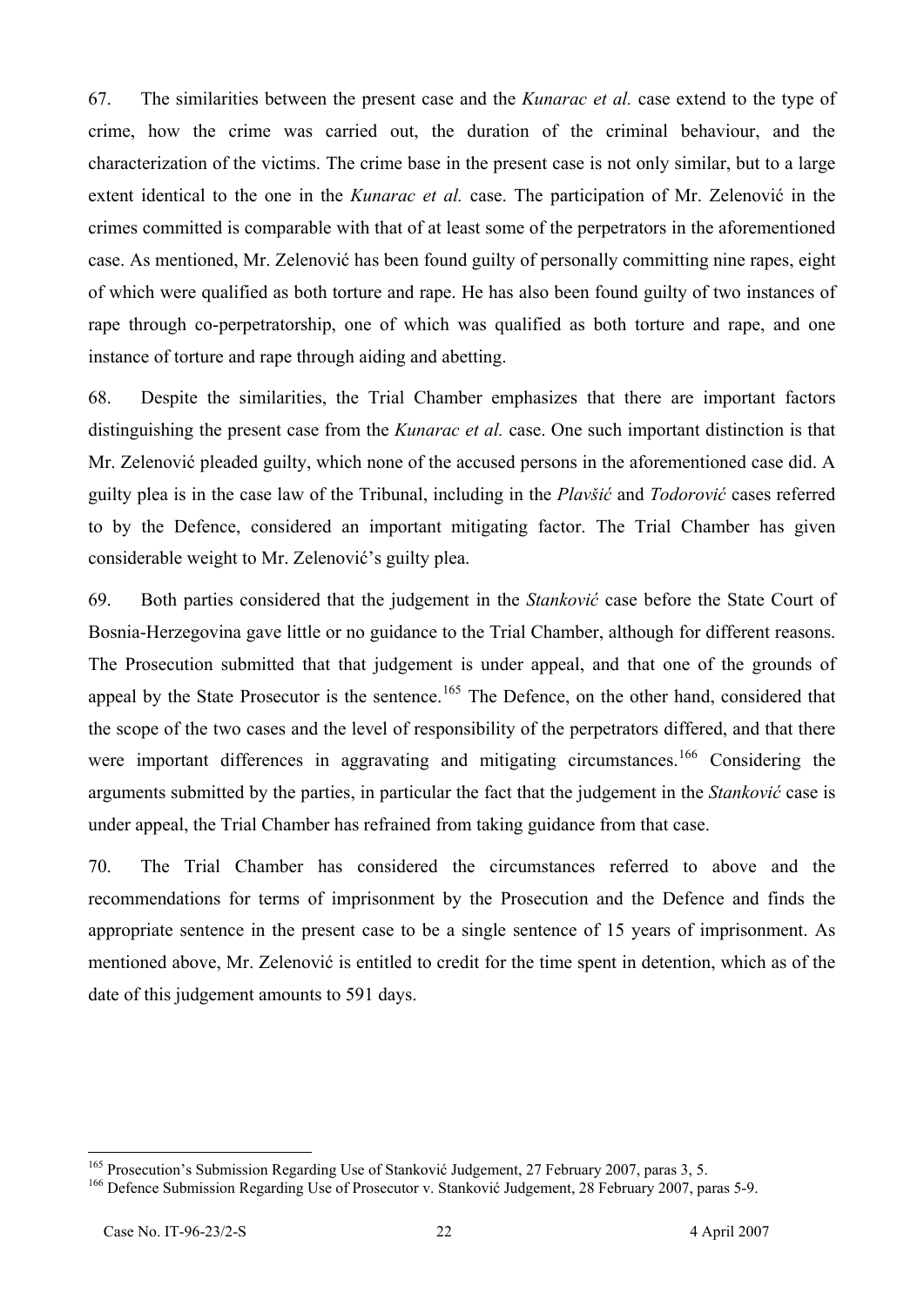## **6. Disposition**

71. For the foregoing reasons, the **TRIAL CHAMBER**

having found Dragan Zelenović **GUILTY** of the following charges in the Indictment:

Count 5: torture as a crime against humanity;

Count 6: rape as a crime against humanity;

Count 13: torture as a crime against humanity;

Count 14: rape as a crime against humanity;

Count 41: torture as a crime against humanity;

Count 42: rape as a crime against humanity;

Count 49: rape as a crime against humanity.

hereby **SENTENCES** Dragan Zelenović to a single sentence of 15 years of imprisonment.

72. Dragan Zelenović has been detained since 22 August 2005. Pursuant to Rule 101(C) of the Rules, he is entitled to credit for the time spent in detention, which as of the date of this judgement amounts to 591 days.

73. In accordance with Rule 103(C) of the Rules of Procedure, Mr. Zelenović is to remain in the custody of the Tribunal pending finalisation of arrangements for his transfer to the State where his sentence will be served.

Done in English and French, the English text being authoritative.

Dated this 4th day of April 2007 At The Hague The Netherlands

**Christine Van den Wyngaert Alphons Orie Bakone Justice Moloto Judge Presiding Judge Judge**

[**Seal of the Tribunal**]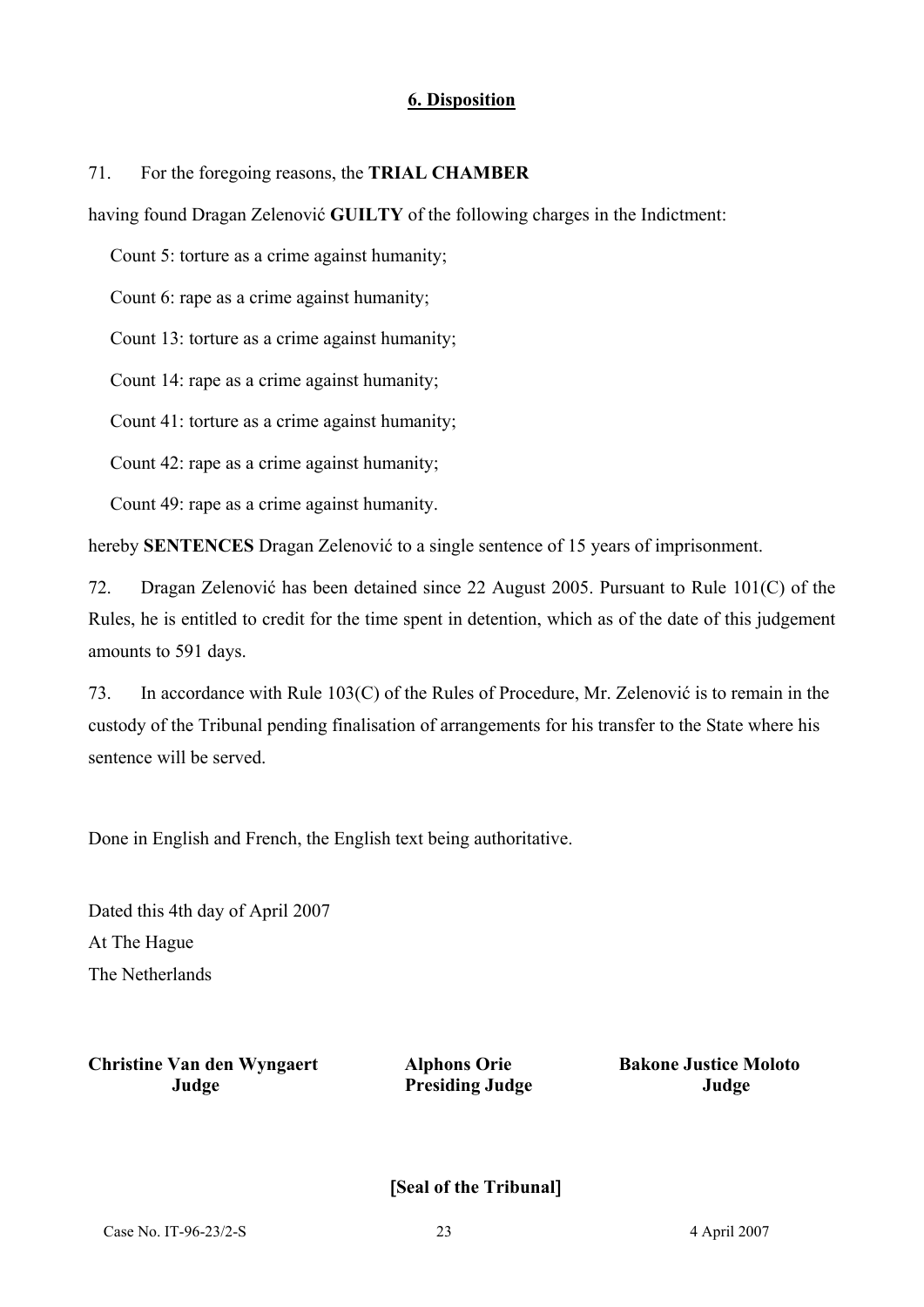# **Appendix I: Table of ICTY cases with abbreviations**

| Aleksovski   | Appeal Judgement: Prosecutor v. Zlatko Aleksovski, Judgement<br>(on appeal), 24 March 2000                                                 |
|--------------|--------------------------------------------------------------------------------------------------------------------------------------------|
| Babić        | Sentencing Judgement: Prosecutor v. Milan Babić, Sentencing<br>Judgement, 29 June 2004                                                     |
|              | Appeal Sentencing Judgement: Prosecutor v. Milan Babić,<br>Judgement on Sentencing Appeal, 18 July 2005                                    |
| Banović      | Judgement: <i>Prosecutor v. Predrag</i><br>Sentencing<br>Banović,<br>Sentencing Judgement, 28 October 2003                                 |
| Blaškić      | Appeal Judgement: Prosecutor v. Tihomir Blaškić, Judgement<br>(on appeal), $29$ July $2004$                                                |
| <b>Bralo</b> | Sentencing Judgement: Prosecutor v. Miroslav Bralo, Sentencing<br>Judgement, 7 December 2005                                               |
|              | Appeal Sentencing Judgement: Prosecutor v. Miroslav Bralo,<br>Judgement on Sentencing Appeal, 2 April 2007                                 |
| Čelebići     | Appeal Judgement: Prosecutor v. Zejnil Delalić, Zdravko Mucić,<br>Hazim Delić, and Esad Landžo, Judgement (on appeal), 20<br>February 2001 |
| Češić        | Sentencing Judgement: Prosecutor v. Ranko Cešić, Sentencing<br>Judgement, 11 March 2004                                                    |
| Deronjić     | Sentencing Judgement: Prosecutor v. Miroslav Deronjić,<br>Sentencing Judgement, 30 March 2004                                              |
|              | Appeal Sentencing Judgement: Prosecutor v. Miroslav Deronjić,<br>Judgement on Sentencing Appeal, 20 July 2005                              |
| Erdemović    | First Sentencing Judgement: Prosecutor v. Dražen Erdemović,<br>Sentencing Judgement, 29 November 1996                                      |
|              | Second Sentencing Judgement: Prosecutor v. Dražen Erdemović,<br>Sentencing Judgement, 5 March 1998                                         |
| Furundžija   | Trial Judgement: Prosecutor v. Anto Furundžija, Judgement, 10<br>December 1998                                                             |
|              | Appeal Judgement: Prosecutor v. Anto Furundžija, Judgement<br>(on appeal), $21$ July $2000$                                                |
| Galić        | Trial Judgement: Prosecutor v. Stanislav Galić, Judgement, 5<br>December 2003                                                              |
|              | Appeal Judgement: <i>Prosecutor v. Stanislav Galić</i> , Judgement, 30<br>November 2006                                                    |
| Jelisić      | Appeal Judgement: Prosecutor v. Goran Jelisić, Judgement, 5<br><b>July 2001</b>                                                            |
| Jokić        | Sentencing Judgement: Prosecutor v. Miodrag Jokić, Sentencing<br>Judgement, 18 March 2004                                                  |
|              | Appeal Sentencing Judgement: Prosecutor v. Miodrag Jokić,<br>Judgement, 30 August 2005                                                     |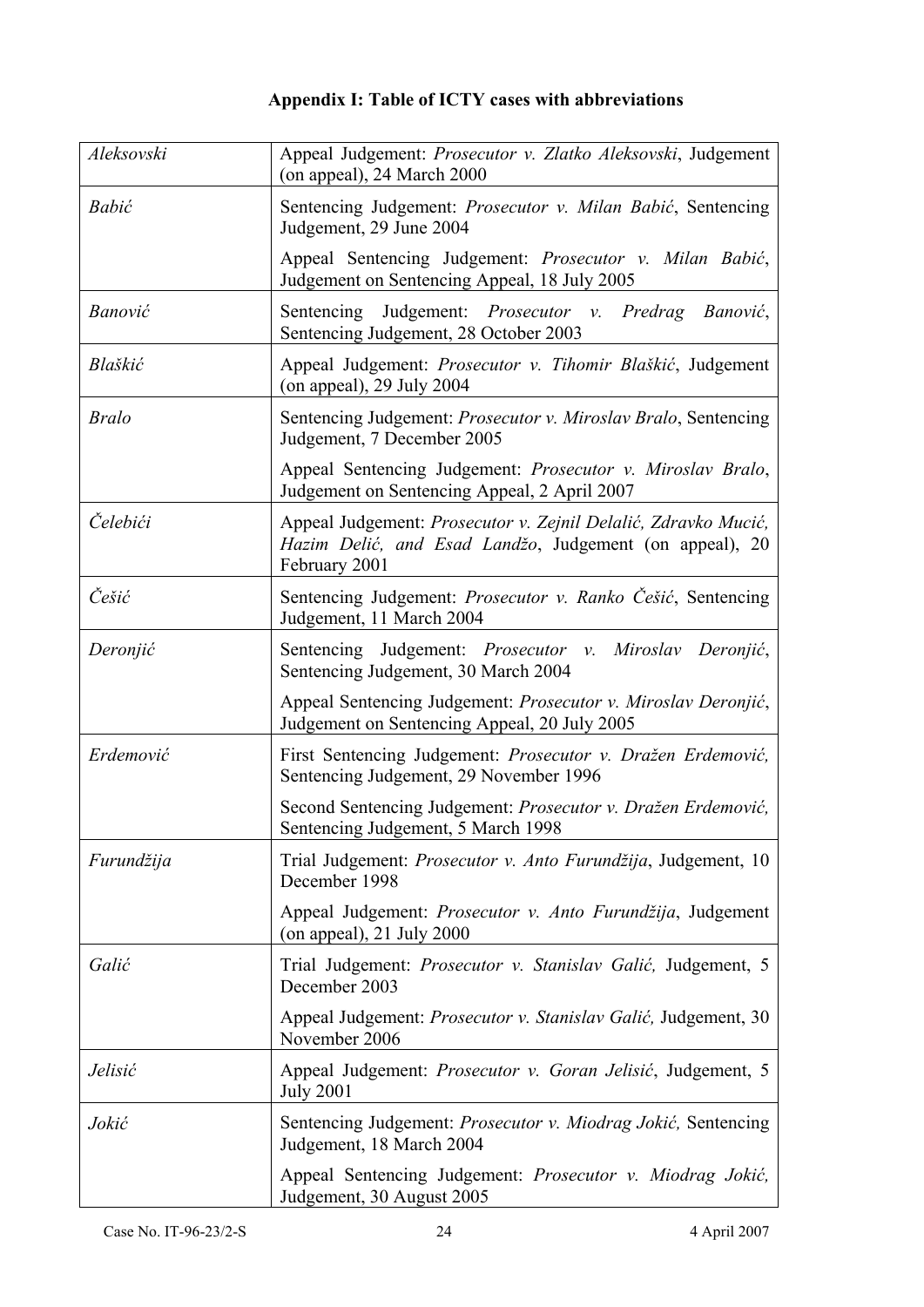| Kordić and Čerkez           | Appeal Judgement: Prosecutor v. Dario Kordić and Mario<br><i>Čerkez</i> , Judgement (on appeal), 17 December 2004                                                               |
|-----------------------------|---------------------------------------------------------------------------------------------------------------------------------------------------------------------------------|
| Krajišnik                   | Trial Judgement: Prosecutor v. Momčilo Krajišnik, Judgement,<br>27 September 2006                                                                                               |
| Krstić                      | Trial Judgement: Prosecutor v. Radislav Krstić, Judgement, 2<br>August 2001                                                                                                     |
|                             | Appeal Judgement: Prosecutor v. Radislav Krstić, Judgement, 19<br>April 2004                                                                                                    |
| Kunarac et al.              | Trial Judgement: Prosecutor v. Dragoljub Kunarac, Radomir<br>Kovač, and Zoran Vuković, Judgement, 22 February 2001                                                              |
|                             | Appeal Judgement: Prosecutor v. Dragoljub Kunarac, Radomir<br>Kovač, Zoran Vuković, Judgement (on appeal), 12 June 2002                                                         |
| Kupreškić et al.            | Appeal Judgement: Prosecutor v. Zoran Kupreškić, Mirjan<br>Kupreškić, Vlatko Kupreškić, Drago Josipović, and Vladimir<br><i>Šantić</i> , Judgement (on appeal), 23 October 2001 |
| Kvočka et al.               | Appeal Judgement: Prosecutor v. Miroslav Kvočka, Mlađo<br>Radić, Zoran Žigić, and Dragoljub Prcać, Judgement (on<br>appeal), 28 February 2005                                   |
| Mrđa                        | Sentencing Judgement: Prosecutor v. Darko Mrđa, Sentencing<br>Judgement, 31 March 2004                                                                                          |
| Naletilić and<br>Martinović | Appeal Judgement: Prosecutor v. Mladen Naletilić and Vinko<br>Martinović, 3 May 2006                                                                                            |
| Dragan Nikolić              | Sentencing Judgement: <i>Prosecutor v.</i><br>Nikolić,<br>Dragan<br>Sentencing Judgement, 18 December 2003                                                                      |
|                             | Appeal Sentencing Judgement: Prosecutor v. Dragan Nikolić,<br>Judgement, 4 February 2005                                                                                        |
| Momir Nikolić               | Sentencing Judgement: Prosecutor v. Momir Nikolić, Sentencing<br>Judgement, 2 December 2003                                                                                     |
|                             | Appeal Sentencing Judgement: Prosecutor v. Momir Nikolić,<br>Judgement of Sentencing Appeal, 8 March 2006                                                                       |
| Obrenović                   | Judgement: Prosecutor v. Dragan Obrenović,<br>Sentencing<br>Sentencing Judgement, 10 December 2003                                                                              |
| Plavšić                     | Sentencing Judgement: Prosecutor v. Biljana Plavšić, Sentencing<br>Judgement, 27 February 2003                                                                                  |
| Sikirica et al.             | Sentencing Judgement: Prosecutor v. Dusko Sikirica, Damir<br>Dosen,<br>Dragan<br>Kolundžija,<br>Sentencing<br>Judgement,<br>13<br>November 2001                                 |
| Blagoje Simić et al.        | Appeal Judgement: Prosecutor v. Blagoje Simić et al.,<br>Judgement, 28 November 2006                                                                                            |
| Milan Simić                 | Sentencing Judgement: Prosecutor v. Milan Simić, Sentencing<br>Judgement, 17 October 2002                                                                                       |
| Stakić                      | Appeal Judgement: <i>Prosecutor v. Milomir Stakić</i> , Judgement (on<br>appeal), 22 March 2006                                                                                 |